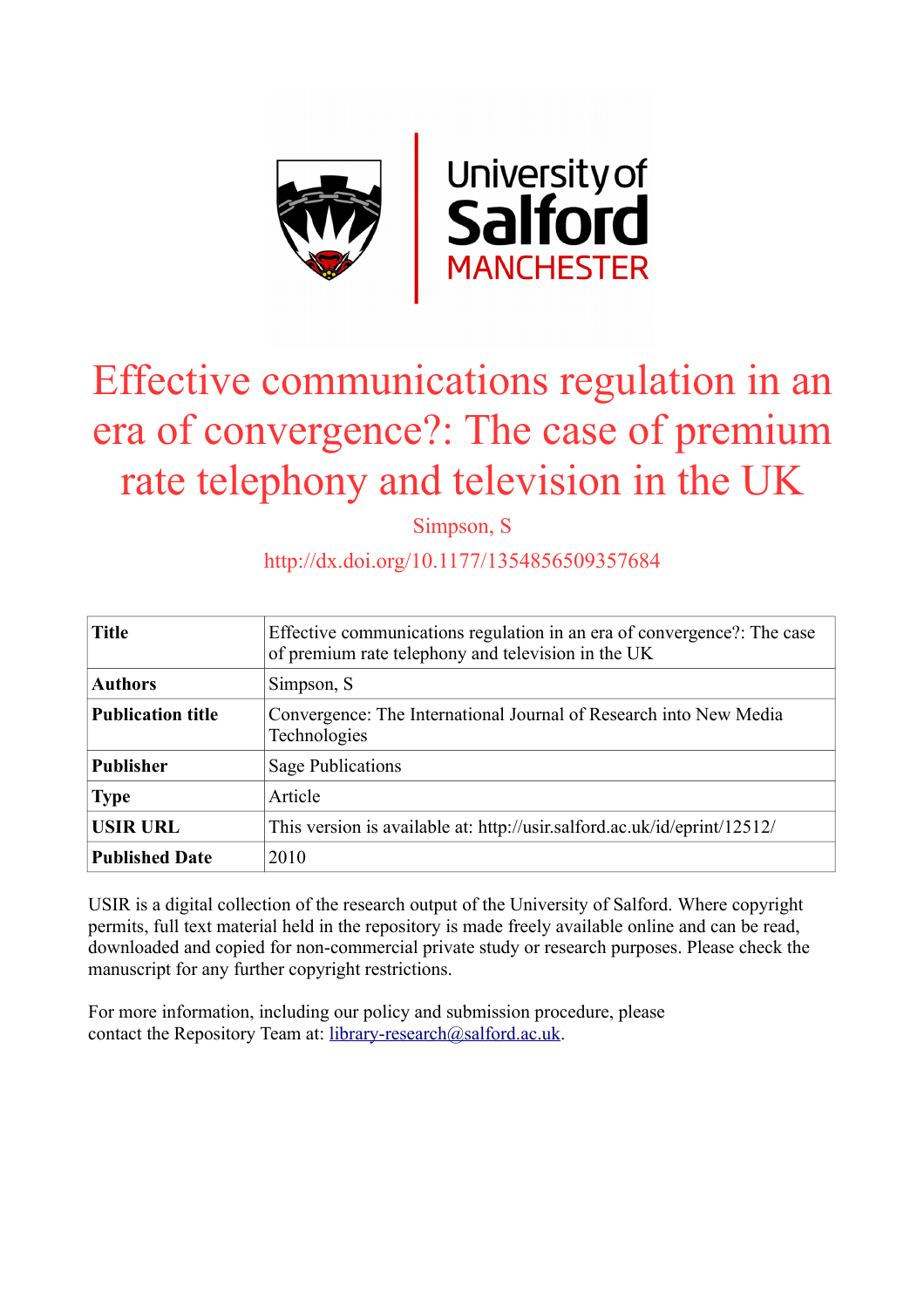# EFFECTIVE COMMUNICATIONS REGULATION IN AN ERA OF CONVERGENCE? THE CASE OF PREMIUM RATE TELEPHONY AND TELEVISION IN THE UK

*Seamus Simpson Department of Information and Communications Manchester Metropolitan University, UK*

Contact: Seamus Simpson, Department of Information and Communications, Manchester Metropolitan University, Geoffrey Manton Building, Rosamond St. West (off Oxford Rd.), Manchester, M13 6LL. UK. Phone: ++44 (0) 1612473013 Email: s.simpson@mmu.ac.uk

# **Abstract:**

This paper explores recent problems with Premium Rate Number Service (PRS) use in UK participation TV through a regulatory convergence analytical lens. In 2003, the UK government created the communications convergence regulator, Ofcom, yet PRS regulation continued to remain the responsibility of PhonepayPlus (PPP), originally established in 1986. The paper argues that Ofcom could have anticipated the TV phoneins problem or at least reacted to adverse developments more quickly. PPP was unable to achieve this because of its regulatory culture and narrower focus. The consequences of the PRS saga have been significant. Damage to the reputation of the PRS business and commercial broadcasters has occurred. Citizen trust in public service broadcasting has been eroded. Regulatory remedies provided by Ofcom and PPP are likely to minimise future system abuses. However, that all PRS-in-TV regulatory activity has not been completely subsumed into Ofcom's operational structure remains an operational anomaly.

Seamus Simpson is Principal Lecturer at the Department of Information and Communications, Manchester Metropolitan University. His research interests lie in European and global communication policy and regulation. He is author of two books: *Globalisation, Convergence and European Telecommunications Regulation* (2005, Edward Elgar) (with Peter Humphreys, University of Manchester) and *The New Electronic Marketplace: European Governance Strategies in a Globalising Economy*  (2007, Edward Elgar) (with George Christou, University of Warwick).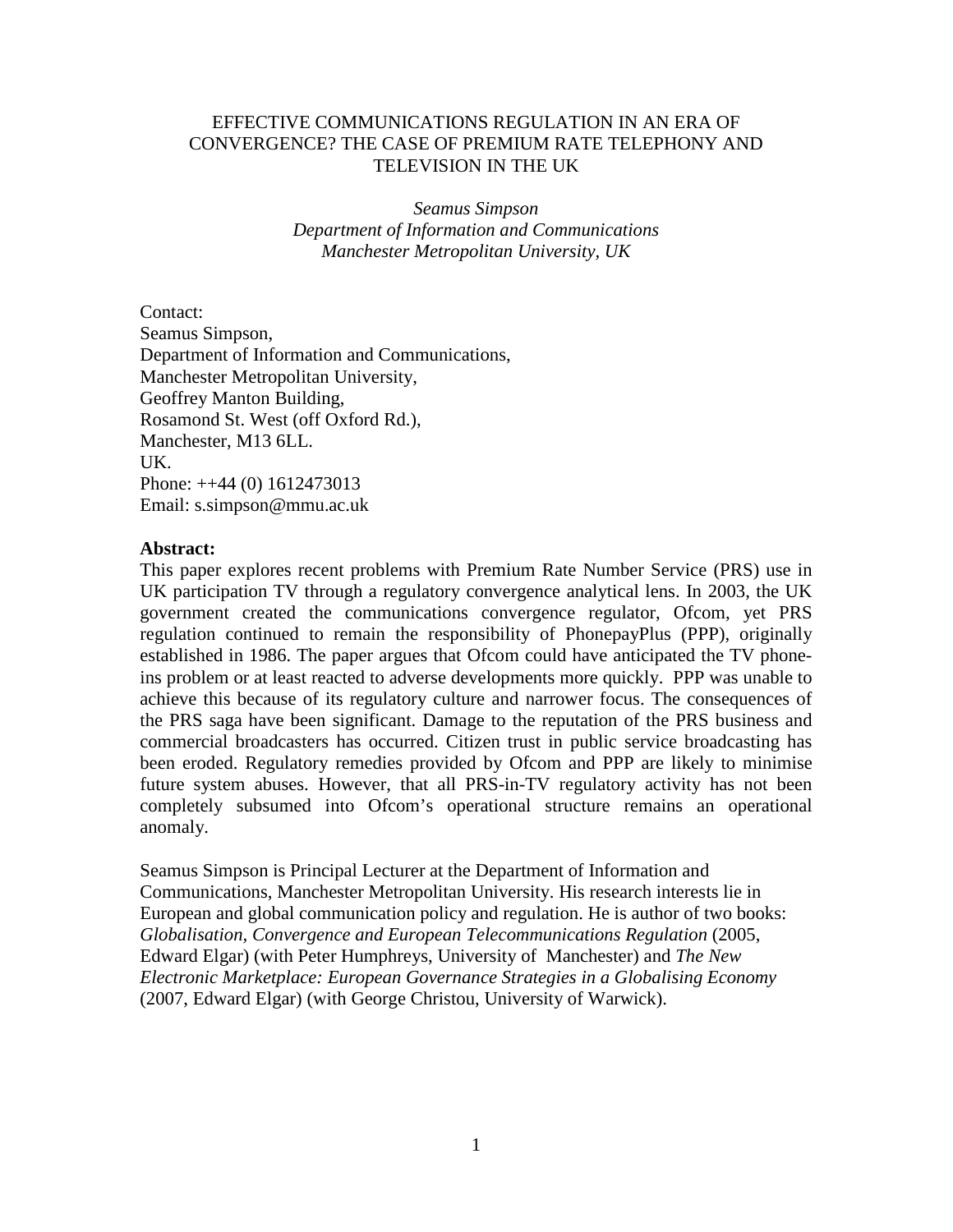# EFFECTIVE COMMUNICATIONS REGULATION IN AN ERA OF CONVERGENCE? THE CASE OF PREMIUM RATE TELEPHONY AND TELEVISION IN THE UK

## ABSTRACT

This paper explores recent problems with Premium Rate Number Service (PRS) use in UK participation TV through a regulatory convergence analytical lens. In 2003, the UK government created the communications convergence regulator, Ofcom, yet PRS regulation continued to remain the responsibility of PhonepayPlus (PPP), originally established in 1986. The paper argues that Ofcom could have anticipated the TV phoneins problem or at least reacted to adverse developments more quickly. PPP was unable to achieve this because of its regulatory culture and narrower focus. The consequences of the PRS saga have been significant. Damage to the reputation of the PRS business and commercial broadcasters has occurred. Citizen trust in public service broadcasting has been eroded. Regulatory remedies provided by Ofcom and PPP are likely to minimise future system abuses. However, that all PRS-in-TV regulatory activity has not been completely subsumed into Ofcom's operational structure remains an operational anomaly.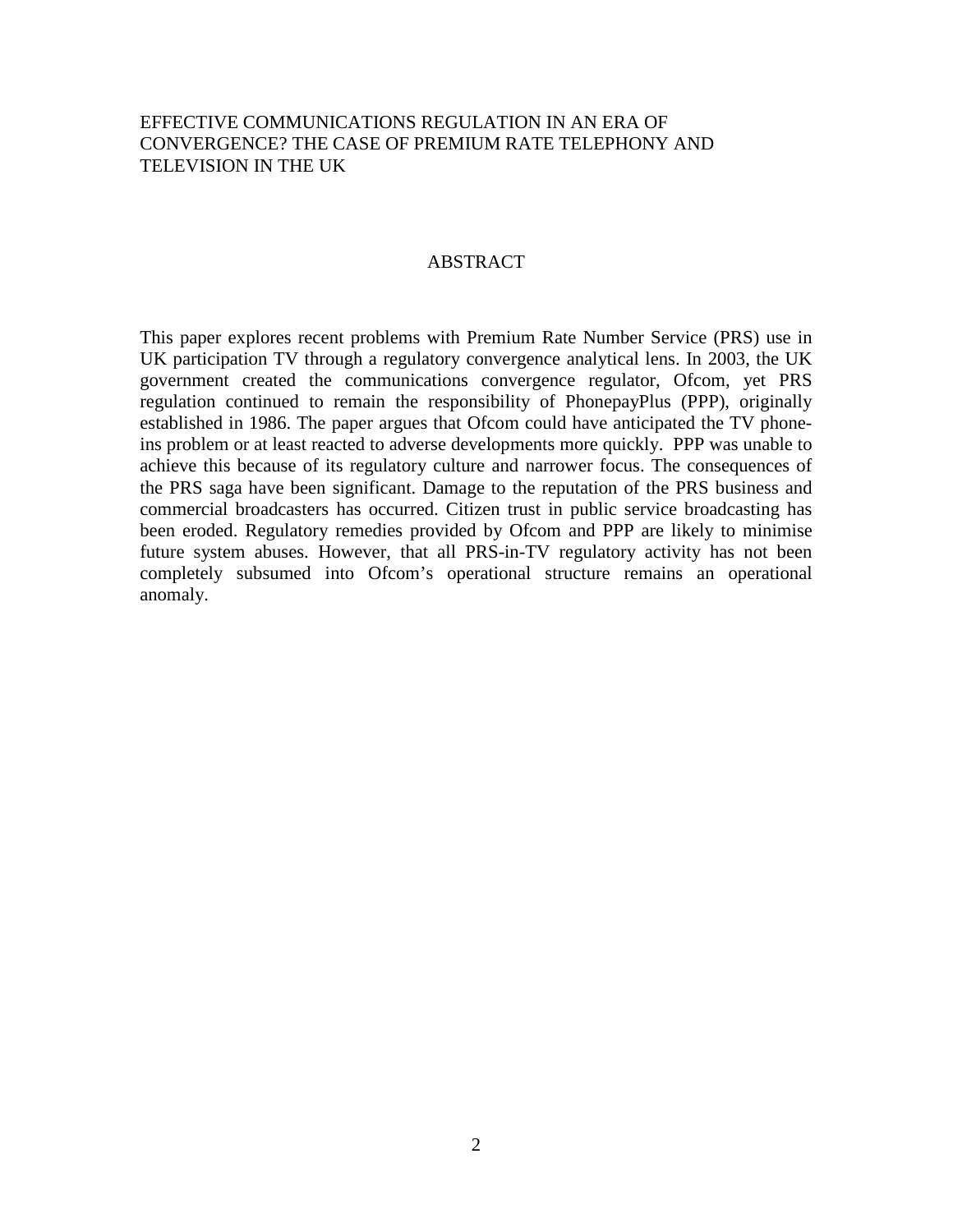#### INTRODUCTION

Since the late 1970s, the UK has been at the forefront of regulatory innovation in electronic communications. In 2003, in a move designed to respond to changing technologies, services and markets, it took the unprecedented step of creating a single convergence regulator for communications, the Office of Communications (Ofcom) (Doyle and Wick, 2005). This landmark in regulatory design in Europe was not, however, all-encompassing. One notable exception was the maintenance of separate regulatory treatment of premium rate telephone number services (PRS). The regulatory history of PRS in the UK has since proved controversial, not least in respect of their use in television phone-in activity of various kinds – principally competitions and voting - on the surface a typical convergence regulatory matter. A series of high profile abuses of the system has occurred resulting, eventually, in fines for TV broadcasters and PRS providers, suspension of TV phone-ins on a number of terrestrial channels, and a major review of the state of PRS in participation TV. Even the UK Prime Minister at the time, Tony Blair, was moved to assert that it was 'extremely important that broadcasters come together with the relevant telecommunication companies and make sure that this service is done in a reliable and trustworthy way' (cited in Gibson, O. 2007a).

This paper explores the recent problems of PRS in phone-ins and competitions in UK participation TV through a regulatory convergence analytical lens. Its core argument is that maintaining the separate treatment of PRS proved something of a regulatory 'hostage to fortune' in the case of TV phone-ins. Since 1986, PhonepayPlus (PPP) - until October 2007 known as the Independent Committee for the Supervision of Standards of the Telephone Information Services - has maintained responsibility for all PRS delivered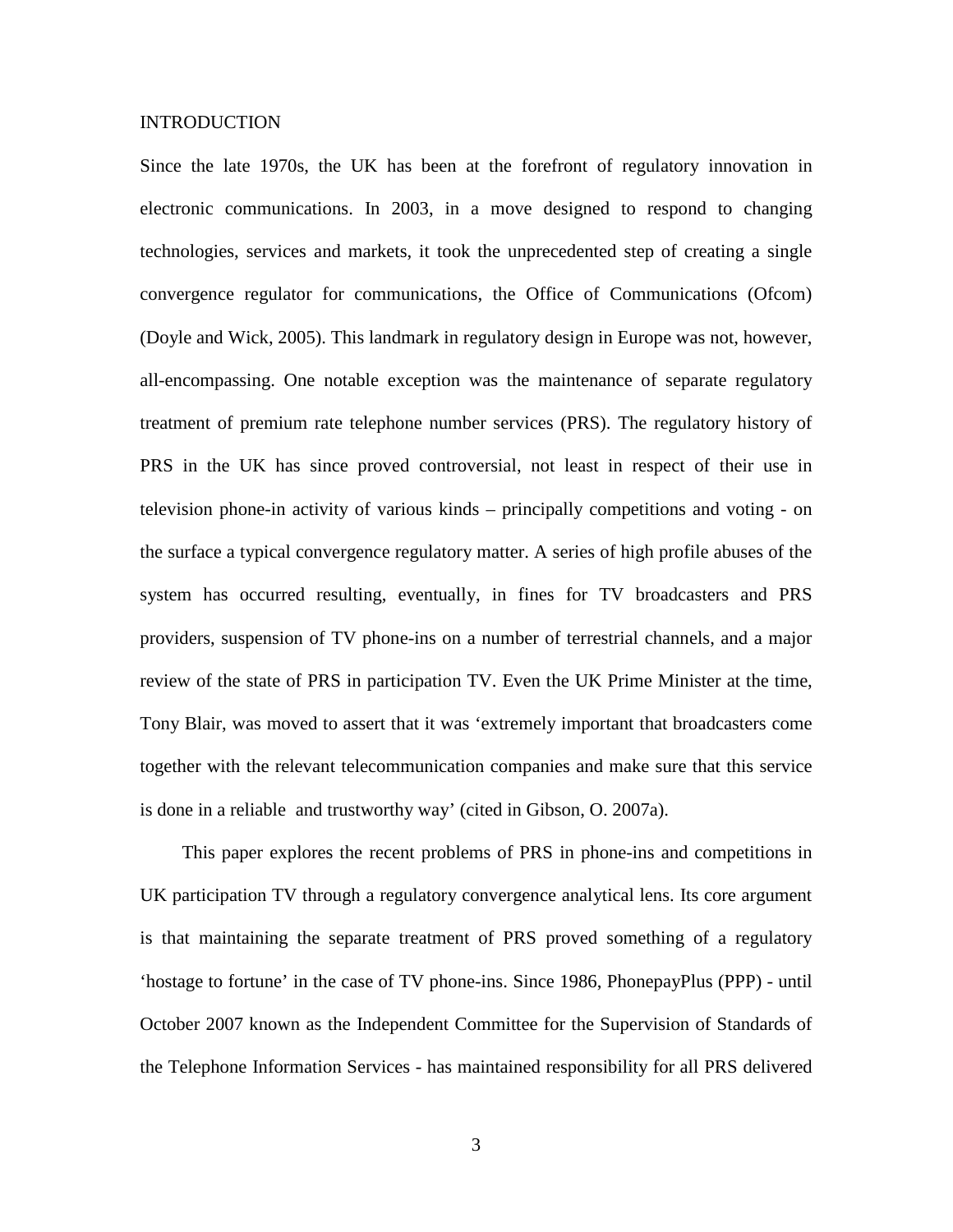across fixed and mobile telephone and, more recently, broadcast and Internet networks. PPP is a non-profit making, independent, public body funded by the industry it oversees. It functions through regulating a Code of Practice. At its inception, Ofcom was given the responsibility for setting the regulatory conditions to apply to PRS providers done through approval or otherwise of the PPP Code. A Memo of Understanding - and subsequently a Framework Agreement - lays out the relationship between PPP and Ofcom in which the former is described as the '"enforcement authority"' for the regulation of PRS.

This arrangement carried forward an institutional pattern established when telecommunications (see Thatcher 1999; 2007) and broadcasting (see Curran and Seaton 2003; Negrine 1994) were regulated separately. The paper argues that PPP and its regulatees reflect the regulatory values and practices of evolving telecommunications much more than broadcasting. Ironically, use of phone-ins is not a new phenomenon in television, though it was the extent to which they became an increasingly important part of the commercial considerations of UK broadcasters, in a liberalised telecommunications services environment, that proved problematic. PPP, by definition of its regulatory history and remit could not possess the scope to deal adequately with these developments.

In service terms, premium rate number phone-ins on TV present any convergence regulator with a challenge. They are more accurately an issue of regulatory 'conjunction' than convergence, since they involve two touching-in-part, though mostly separate, services. Nonetheless, the paper argues that a suitably charged and resourced convergence regulator, such as Ofcom, aware of both the changing commercial priorities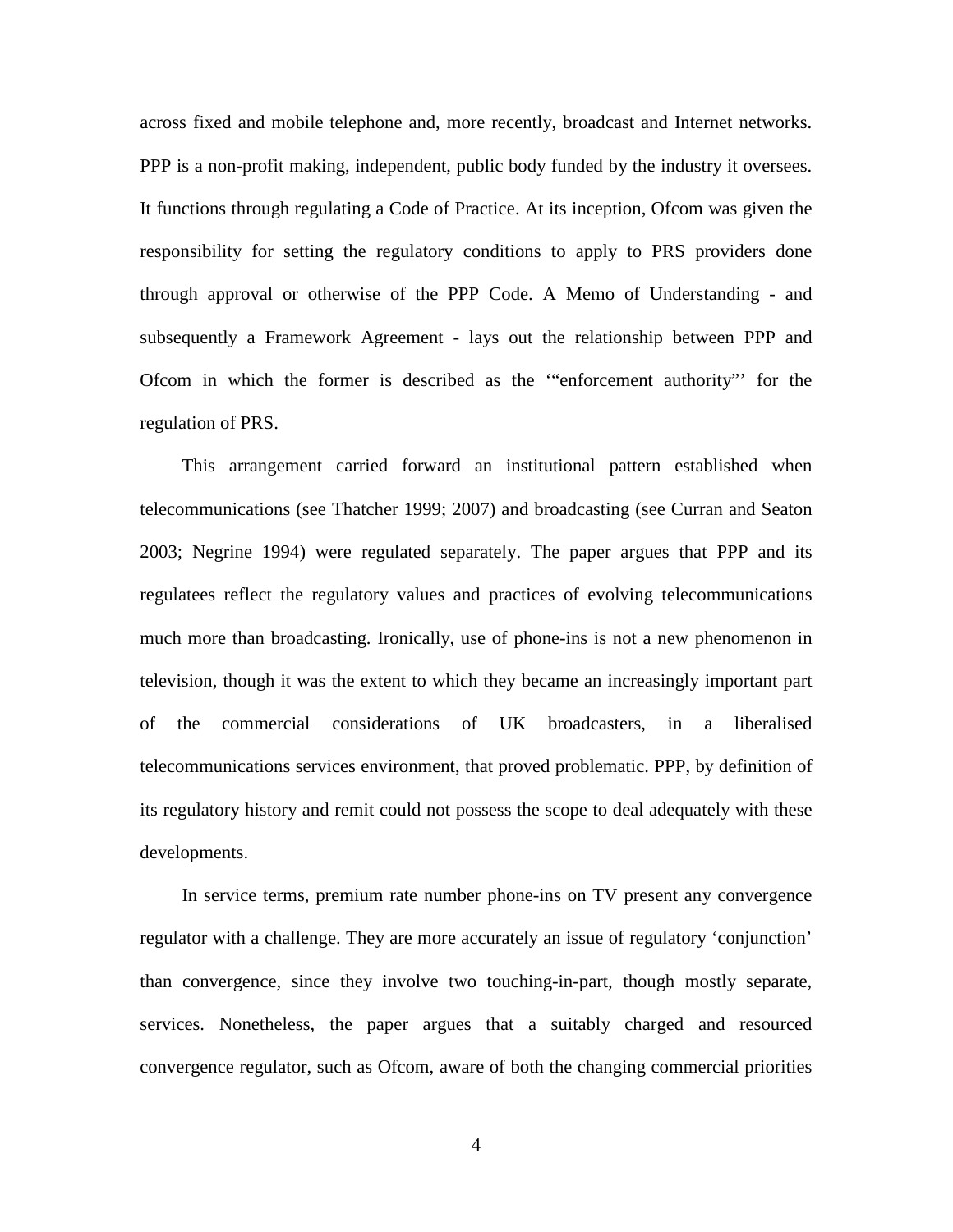of UK broadcasters, as well as developments in PRS delivery, could have anticipated the TV phone-ins problem or, at least, reacted to adverse developments more quickly than transpired. PPP was unable to achieve this because of its regulatory culture and relatively narrower focus. The consequences of this, though far from non-rectifiable, have been significant. A legitimate revenue stream has been, for the time being at least, lost or significantly reduced. Damage to the reputation of the PRS business and, more significantly, commercial broadcasters, has occurred due to consumer mistrust. More broadly, because of the involvement of the BBC, citizen trust in public service broadcasting has been to some extent eroded too. The reputation of Ofcom, generally a positive regulatory exemplar, is now in need of some repair. Finally, a high profile, albeit necessary, review of UK PRS regulation has ensued.

The regulatory lacuna which arose from maintaining the fissured responsibility for PRS regulation from the rest of communications goes back further than the point of Ofcom's creation in 2003. Rather, the decision to create PPP as a separate regulator, for what are essentially telecommunications services, was key. The time around the creation of Ofcom, in Institutionalist parlance (Immergut 1998), provided a critical juncture at which such a reform could have been executed. However, the decision to keep PRS regulation a separate activity cannot be explained alone by strong institutional independence and path dependency in PRS regulation. In fact, the creation of Ofcom involved disrupting and subsuming a set of 'legacy' regulators much longer established and better resourced than PPP.

The remainder of the paper is structured as follows. The next section explores the main features of the regulation of PRS in the UK. It places particular focus on the reasons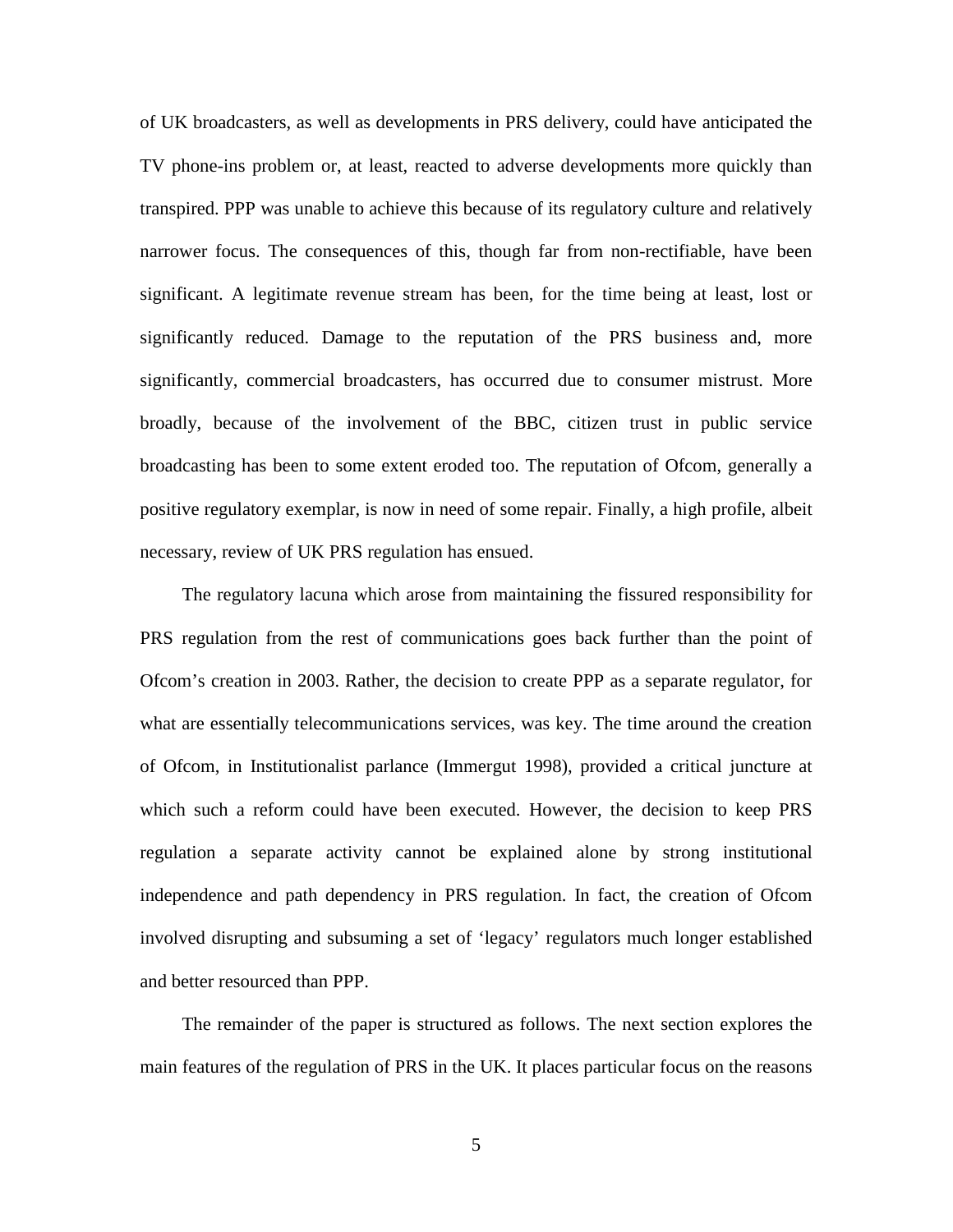why their regulation remained separate in a UK communications policy environment which, at the beginning of the decade, promoted and instigated regulatory convergence. Thereafter, the paper moves to consider the reasons behind, and the extent of, the growth of PRS in UK television over recent years. It goes on to explain the problems which have ensued from this. The penultimate section of the paper details the consequences of these problems which resulted in the most high profile communications convergence regulation controversy in the UK to date. The final section of the paper draws some conclusions on the lessons which can be learned from the case and their implications for the UK electronic communications regulatory institutional context.

# PRS REGULATION IN THE UK

The regulation of PRS in the UK stretches back to 1986, when its recently liberalised telecommunications incumbent, BT, introduced the 0898 number prefix for (originally 16) independent companies to offer a range of information and entertainment services. PRS essentially constitutes the provision of content, something historically not regulated in telecommunications, a private-to-private communications system, unlike broadcasting. It was the UK incumbent, BT, which took the initiative in developing the regulatory system for PRS. The debate on how to govern them was resolved by agreement between the then UK telecommunications regulator, Oftel, the UK Monopolies and Mergers Commission and BT. The latter was in favour of pure industry self-regulation though concerns existed about potential conflicts of interest in the regulatory adjudication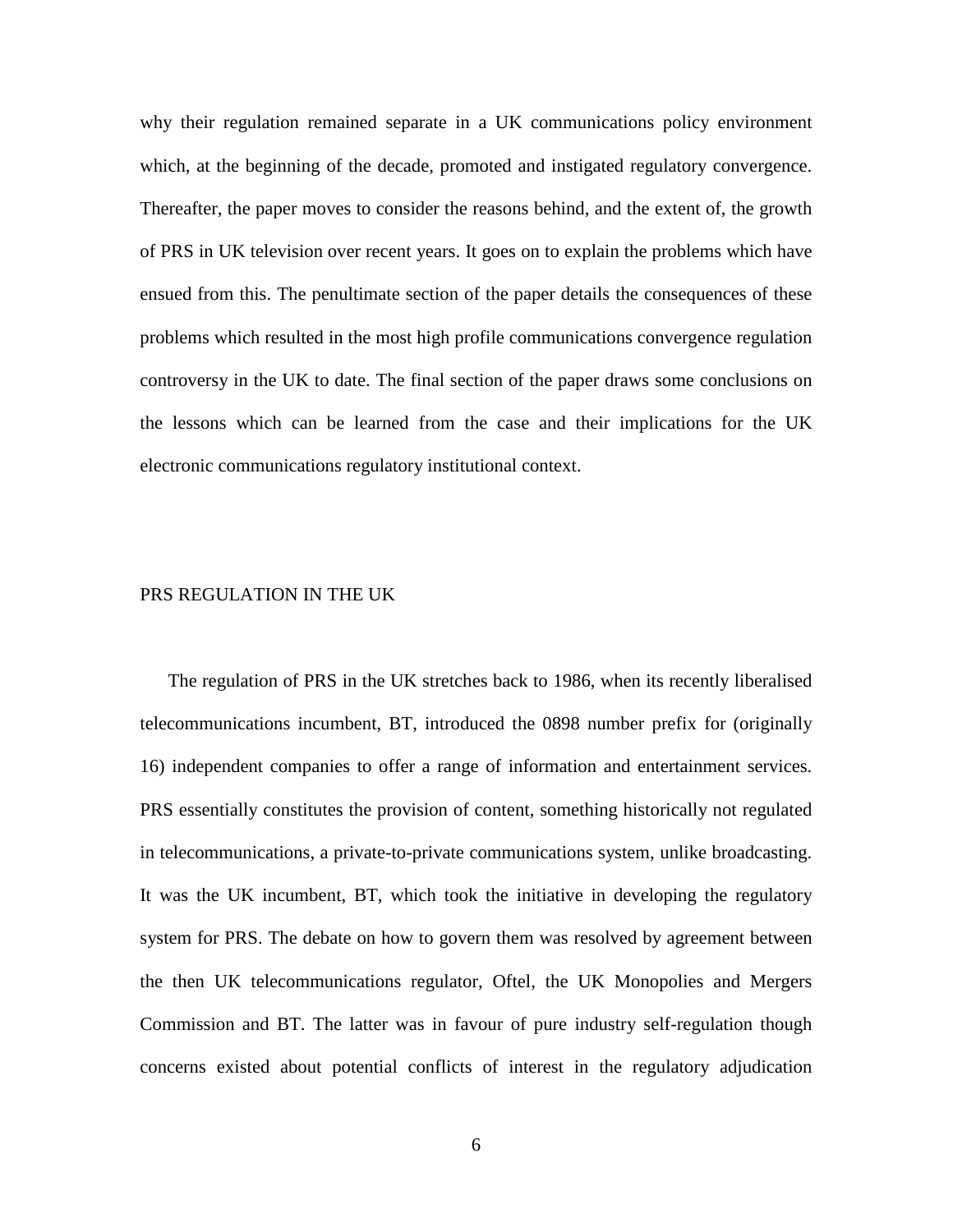process (ICSTIS 2006), not to mention the danger of regulatory capture. Instead, ICSTIS was created as an independent, though sector funded, regulator whose legal status is a not-for-profit company limited by guarantee. Nonetheless, it was originally run from BT's premises by BT employees (author's interview 2008). The character of system at this stage was essentially trusted self-regulation rather than co-regulation. In its early years, most problematic regulatory issues arose around adult chat services provided through the PRS system. By the late early 1990s, Oftel and the UK Office of Fair Trading began to call for tighter regulation of live PRS conversation services. Oftel's subsequent intervention moved the character of the system in a more co-regulatory direction (author's interview 2008).

The UK market for PRS expanded considerably from its modest origins and has recently been valued at £1.3 billion per annum (Ofcom 2008). PRS now incorporate information or entertainment delivered over fixed and mobile phone, fax, PC (email, Internet, bulletin board), and interactive digital TV (PPP Code 2008). The main applications are sports alerts, ringtones, directory enquiries, TV voting, competitions, chat and business information. The structure of the supply chain has three main components: network operators provide the networks carrying PRS services; service providers deal with the services carried by networks; and content or information providers provide the content of the service. Often the latter two elements are integrated into the service provision function. Until 2004, network operators paid PPP (then ICSTIS) its levy contributions, though thereafter this burden fell on service providers, whose fees were passed on to PPP by the network operators.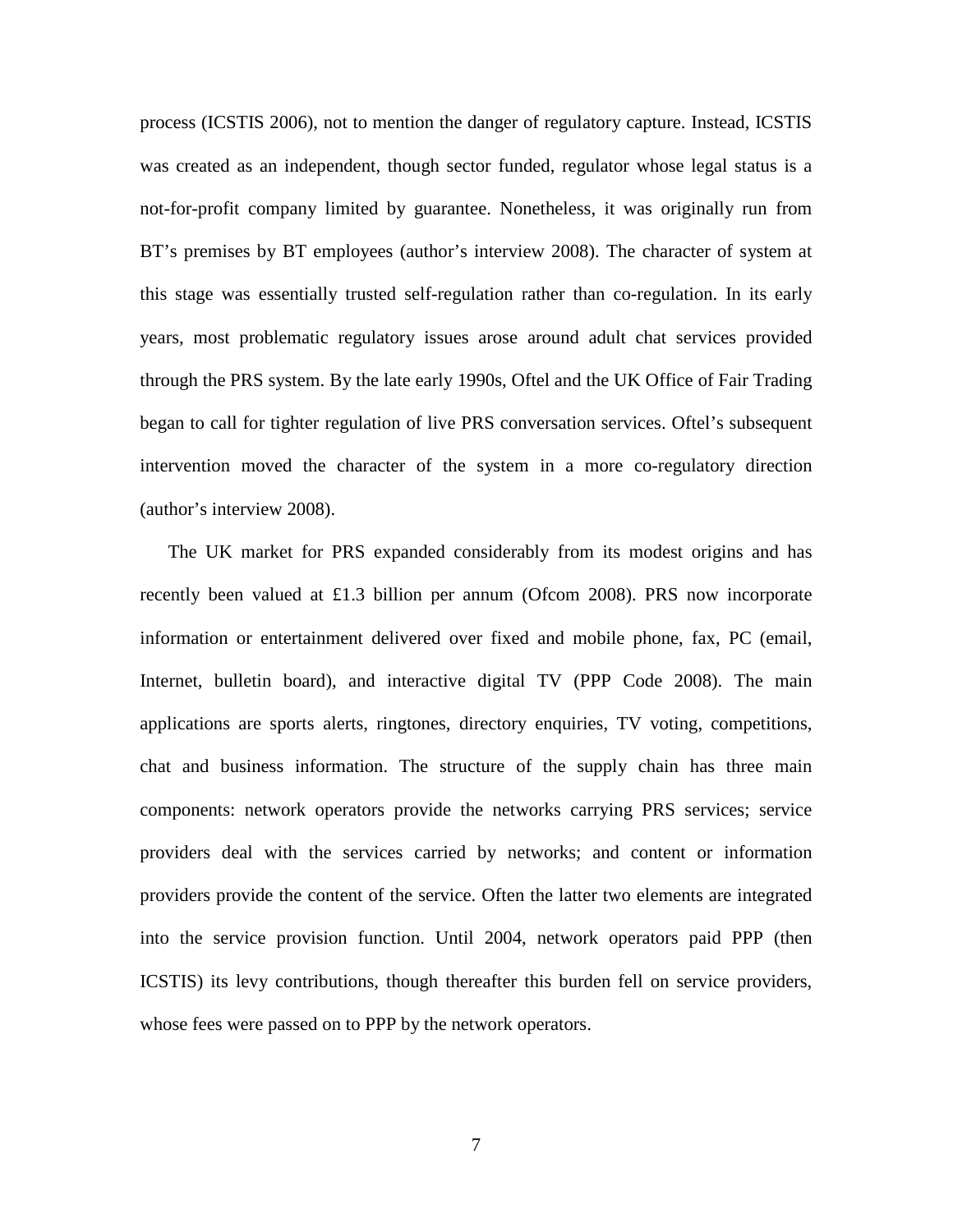The UK system of PRS regulation is now officially co-regulatory by design. Ofcom is empowered under Section 121 of the 2003 Communications Act, through the PRS Condition, to establish a system to ensure that providers of PRS comply with regulations in place. Ofcom approves a Code of Practice for PRS regulation which is then administered by an 'enforcement authority' – PPP in this case. Ofcom thus holds overall responsibility and accountability for PRS regulation in the UK. It takes action where a direction given by PPP under its Code is not complied with. It has legally ensconced powers in the 2003 Act to deal with a breach of the PRS Condition, action which may include 'issuing an enforcement notification, imposing a financial penalty, or requiring the contravening provider to suspend (for an indefinite period) the provision of premium rate services provided by it' (Ofcom 2008: 7). The 2003 Act defines a PRS as consisting of 'the provision of the contents of communications transmitted by means of an electronic communications network; or allowing the user of an electronic communications service to make use, by making of a transmission by means of that service, of a facility made available to the users of the electronic communications service' (Section 120, paragraph 8).

Ofcom has produced a set of criteria for effective co- and self-regulation, one of whose stipulations is that there must be a 'clear division of responsibility between coregulatory body (sic) and Ofcom' (Ofcom and ICSTIS 2005: 3). PPP in practice has been responsible for operational regulation of the PRS industry, whilst Ofcom exercised approval or otherwise of the regulatory framework, budget and Activity Plan of PPP. In PPP's Activity Report produced annually, it is required to demonstrate how it has performed against a set of key performance indicators (KPI) laid out in its MoU with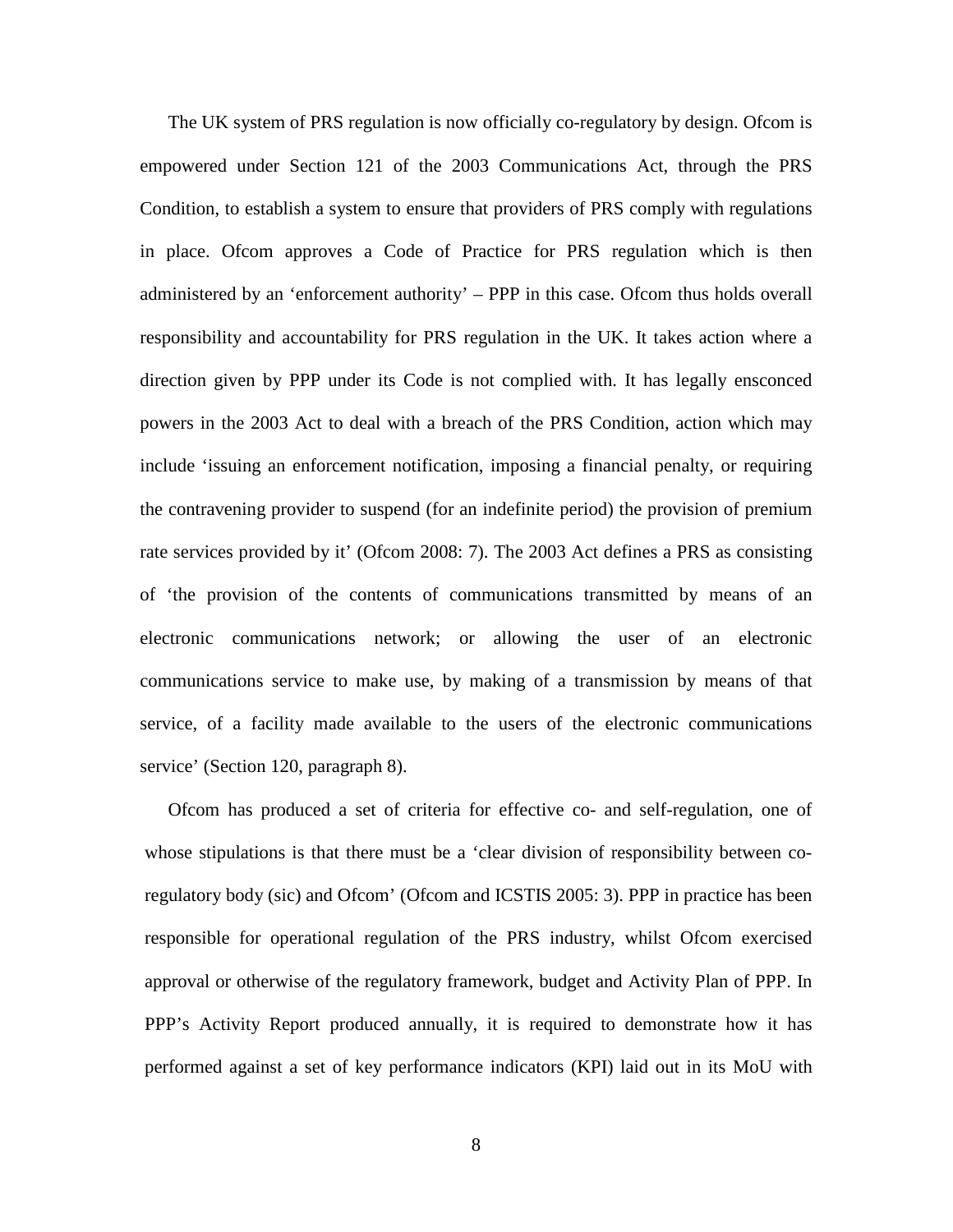Ofcom, Ofcom's co-regulatory criteria and any other indicators defined and agreed by the parties (Ofcom and ICTIS 2005: 7). Ofcom and ICSTIS have committed themselves to 'liaise to identify shared interests and concerns and to address these through mutually supportive activity' (ibid: 4).

PPP's role stems from its core responsibility to receive and investigate complaints related to breaches of its Code. It gives direction to - and can impose fines on where appropriate - parties involved in PRS provision (Ofcom 2008: 3-4). Accordingly, the PPP Code is intended to address those who are involved in 'the content, promotion and overall provision of PRS' (Ofcom 2008: 3), though this definition has tended to focus on telecommunications service providers. Very importantly, PPP cannot directly regulate broadcasters, which in the case of television phone-ins were found to be the key influential players.

A key requirement placed on Ofcom as a result of the 1996 Broadcasting Act and the 2003 Communications Act is to advance the interests of the public as citizens and consumers (Ofcom 2007). Ofcom is required to draw up a code for TV and radio dealing with standards in the core areas of programmes, sponsorship, and fairness and privacy, the latest version of which was created in 2005 (Ofcom 2007: 7). Reference to PRS in broadcasting stretches back to the Independent Broadcasting Authority's Television Programme Guidelines of 1990 (Ayre 2007). Rule 10.9 of the Broadcasting Code elaborates on the two circumstances where PRS can be used. They must either be derived directly from a particular programme and enhance viewer benefit from it or allow interaction with it; and they must form part of the editorial content of the programme as in the case of viewer votes and competitions (Ofcom 2007: 8). The Ofcom code also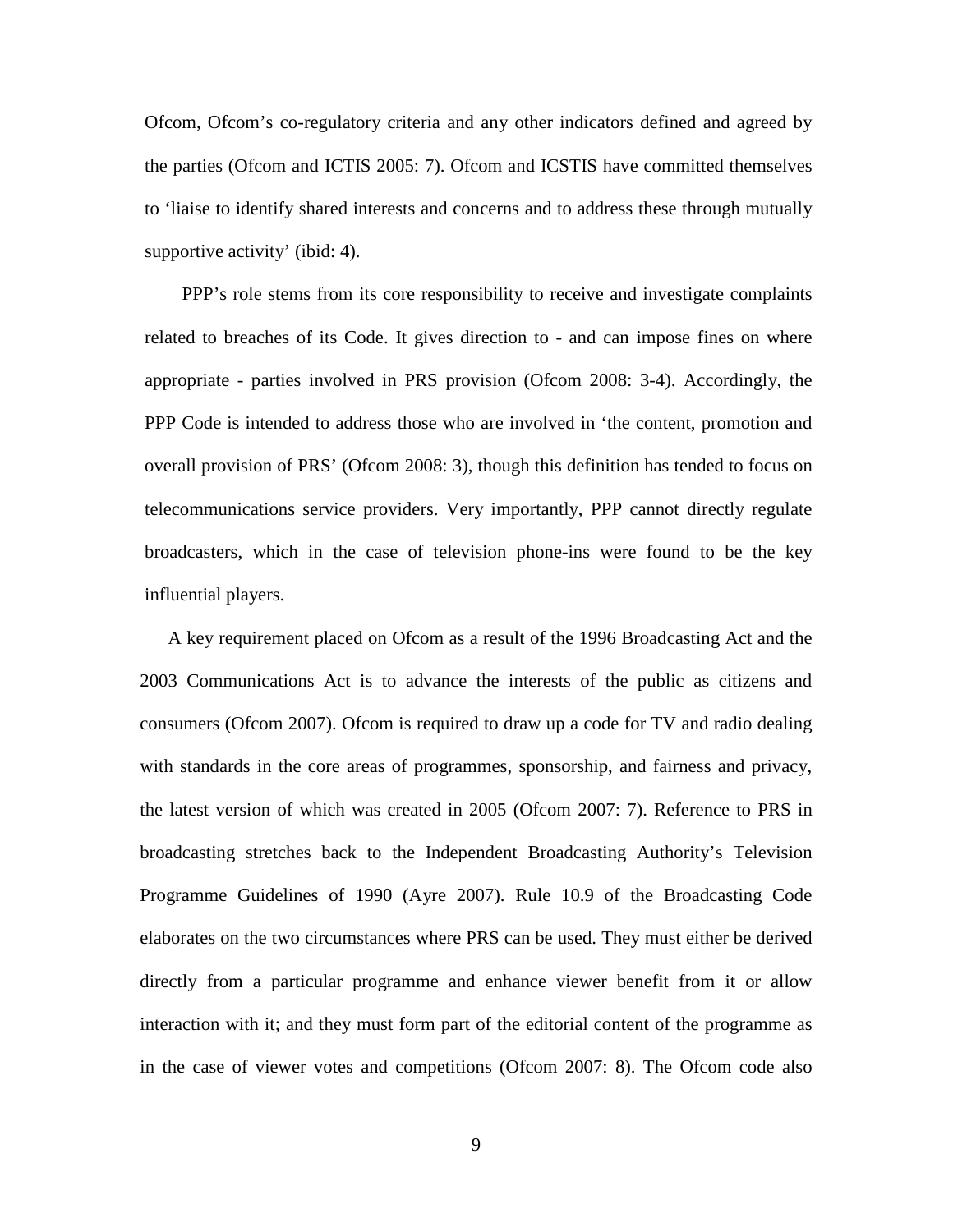includes a specific rule on the need to ensure fairness in the running of competitions which applies to all UK broadcasters (Ayre 2007). Rule 2.11 of the Ofcom code, introduced only as recently as 2005, stipulates that competitions should be undertaken clearly, fairly and appropriately. Ofcom has also supplemented this with specific advice on conducting competitions in respect of this Rule. Here, *inter alia,* broadcasters are advised: to ensure that they are au fait with PPP stipulations; to be able to demonstrate the methodology used in constructing a competition; to make clear and regular announcement of the rules of competitions; and, saliently, to make clear to viewers when a repeat programme is being aired to ensure viewers do not attempt to participate in a competition or vote which has already concluded (Ayre 2007: 28-29).

Given the sweep of power invested in Ofcom, it is important to consider why an 'intermediary regulator', such as PPP, was deemed necessary, something which the institutional legacy of the regulation of telecommunications in the UK can account for. Here, the Office of Telecommunications, Oftel, was responsible for telecommunications infrastructure and service regulation. However, the regulation of content services, principally PRS and broadcast services, remained separate. Premium rate services are unusual in that they are neither 'straightforward' telecommunications nor broadcasting. On the one hand, a typical service does involve sending and receipt of content. However, on the other, the exchange is of a private-to-private nature: nothing is broadcast which might have created the public interest issues which shaped the regulation of broadcasting historically in the UK.

That the PRS regulatory system should have been so constituted originally is itself a matter open to (albeit retrospective) debate. There is little indication that the activities of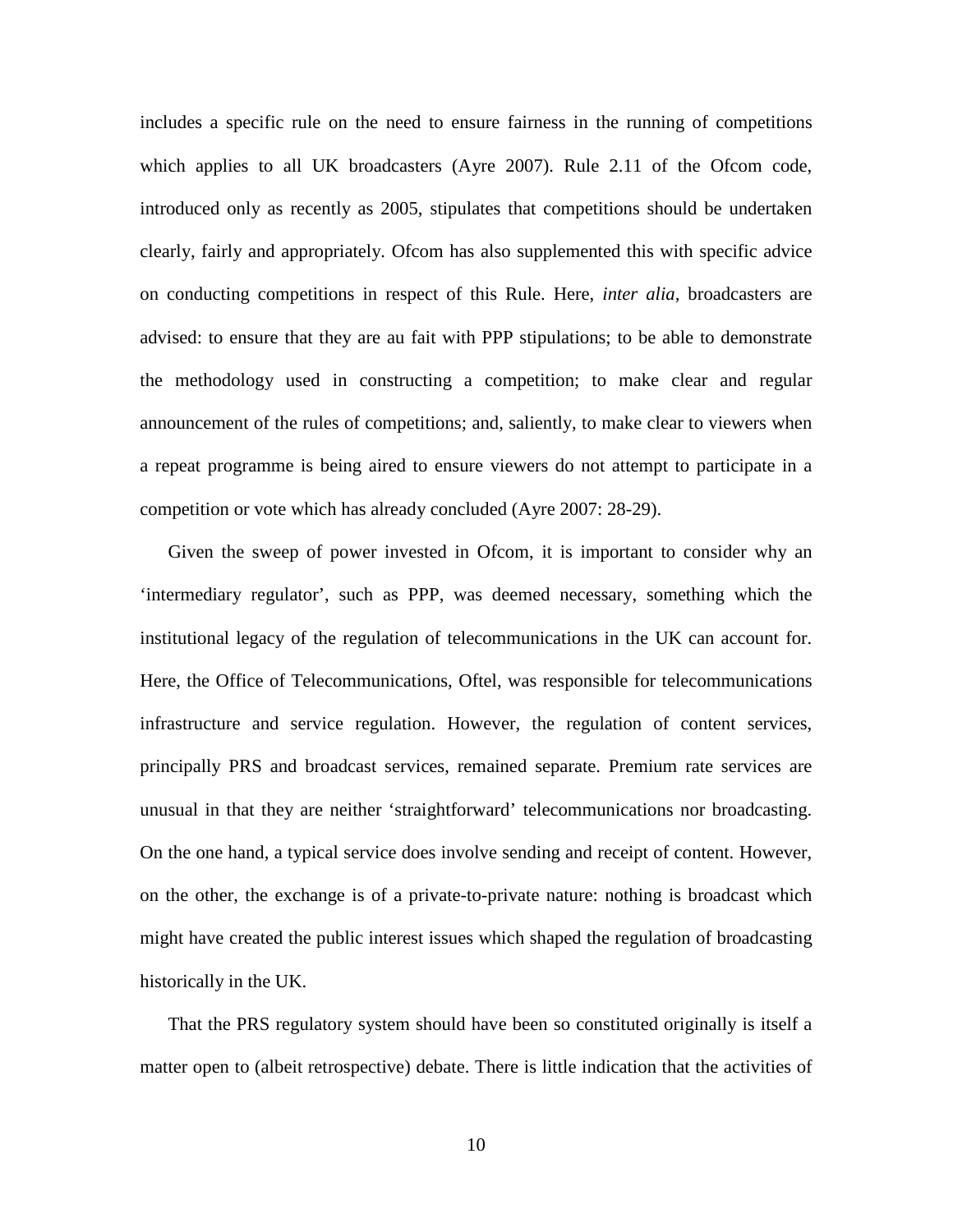ICSTIS figured high on Oftel's list of priorities. In 2001, for example, Oftel claimed its desire to encourage 'self- and co-regulation where possible because it offers a faster and more flexible alternative to sector regulation by Oftel' (Oftel 2001: 4). As a result, ICSTIS developed considerable institutional autonomy and a 'separatism' in the regulation of PRS from the rest of electronic communication in the UK resulted.

With the policy decision to create Ofcom as the convergence communications regulator in 2003, the argument for maintaining a separate PRS regulator could have proven impossible to sustain. For example, the current definition of PRS as offering - 'some form of content, product or service that is charged to users' phone bills' (PPP Code 2008) is overlapping with other communications services in a convergent environment. However, a number of factors are likely to explain the continued separation of PRS regulation from the rest of electronic communications in the UK. First, around the time of Ofcom's creation, not least because of the emergence of the Internet, a penchant was growing in Europe and beyond for adopting self-regulatory and co-regulatory systems (Simpson and Christou 2007). Since PRS was a rare example of the existence of such a system already, it was unlikely to have been disrupted and might even have been seen as an exemplar of future communications regulation in appropriate areas. Second, a significant part of the development of PRS over the last decade has been associated with the emergence and growth of online activity based around the Internet. There was uncertainty about how this new growth area would develop. Not only in the UK, but across the EU as a whole, significant pains were taken not to impose any traditional hierarchical communications regulatory model which might compromise the ability of UK firms to take commercial advantage of what was assumed to be a burgeoning global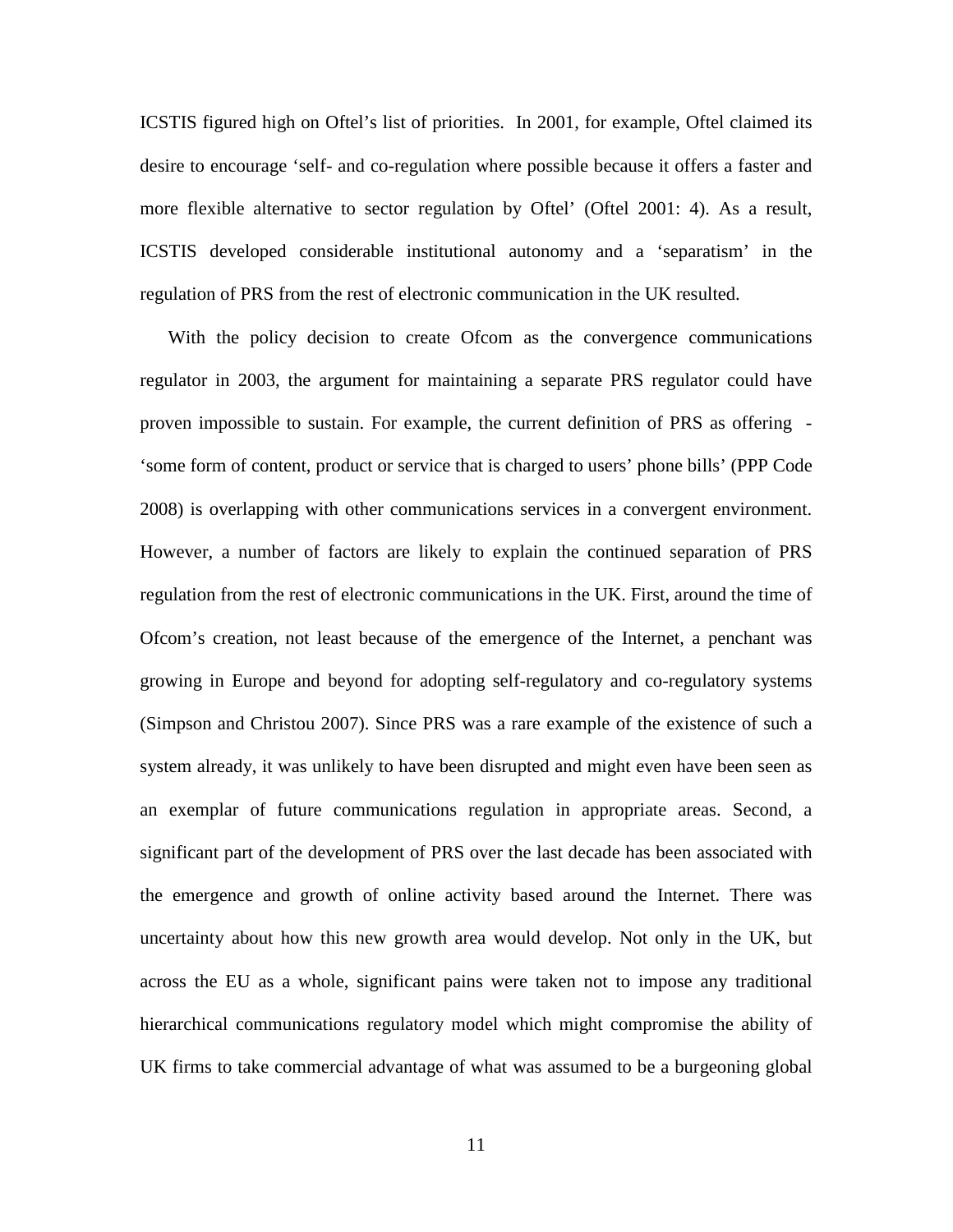market for electronic network commerce (author's interview, 2004). Related to this and thirdly, the EU regulatory system for electronic communications was by the beginning of this decade an important consideration for national member state governments designing policy at the national level (Humphreys and Simpson 2008). The EU's Electronic Communications Regulatory Framework, agreed in 2002, excluded what were described as Information Society - or content - services. The framework also excluded regulation of broadcasting content because of national political sensitivities (Levy 1999). However, it is interesting to note that the EU's own policy review of convergence in the late 1990s which preceded the ECRF's agreement was driven initially by the motivation to create a convergence regulatory framework at EU level encompassing broadcasting. This radical approach was eventually pared down to the ECRF compromise, though the UK with a recent history of communications policy innovation became convinced of regulatory advantages in regulating broadcasting convergently, at the national level at least. Finally, and as important as any of the above reasons, the system regulated by ICSTIS since the mid 1980s was, on the whole, an efficacious performer. The daunting tasks of assimilating a complex and often controversial set of arrangements for more mainstream aspects of electronic communications could have led to a desire to leave well alone.

#### BROADCASTING REGULATION AND PRS

The first recorded mention of PPP in the broadcasting code is in the Independent Television Commission's (ITC) 1993 version where broadcasters are instructed to abide by its code as well as the ITC's (Ayre 2007: 25). It took until 1998 for a specific provision – related their potential to be considered as illegal gambling or lotteries - to be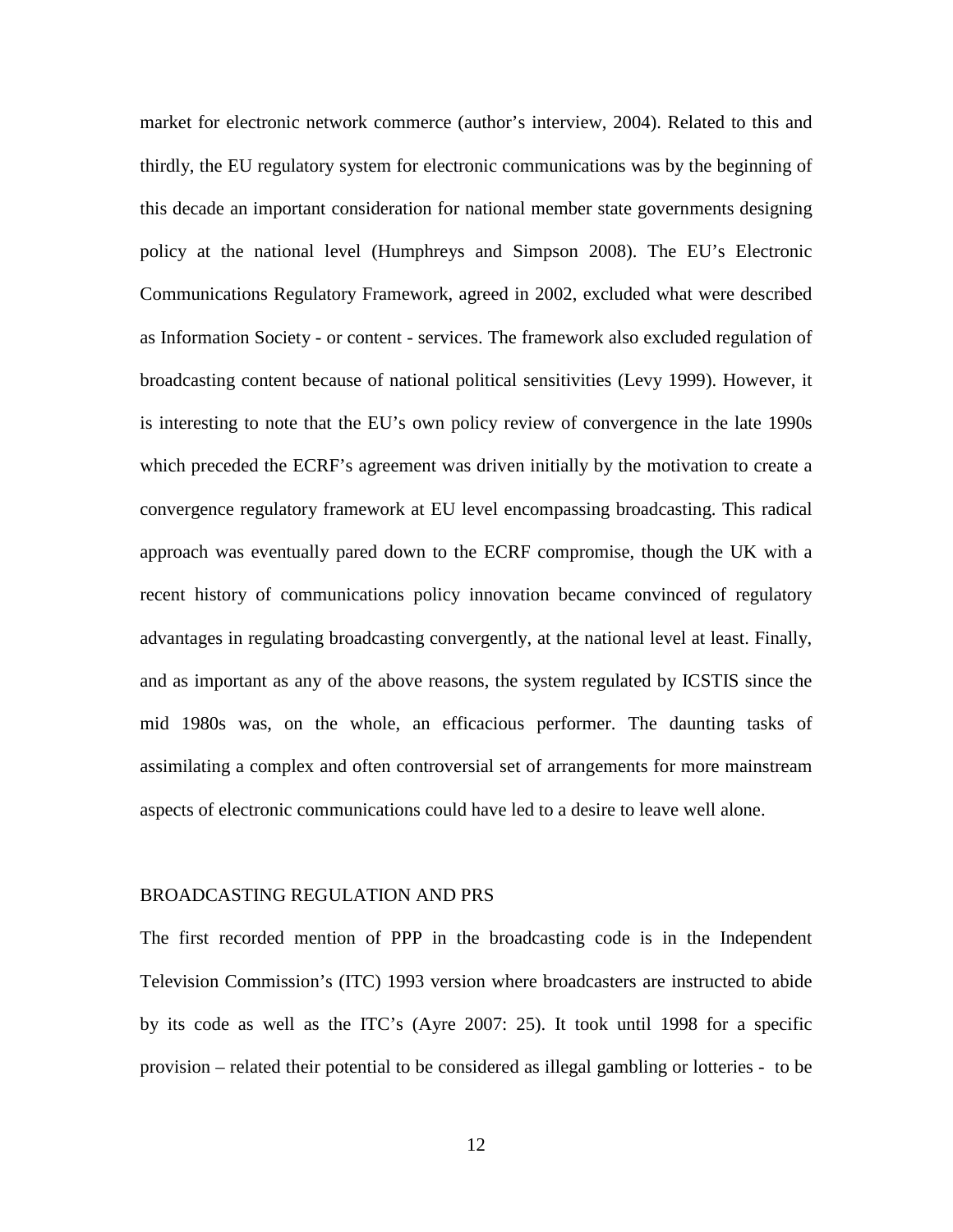included in the ITC's Programme code on the use of PRS in TV competitions. It is important to note that the Ofcom Broadcasting Code requires broadcasters to observe the PPP code 'so a breach of one is technically a breach of the other' (Ayre 2007: 7). However, this regulatory situation creates a serious risk of double jeopardy since a broadcaster and a service provider could be charged by their regulator regarding the same matter and be adjudged differently. The PPP code makes some specific reference to the promotion of competitions through PRS and stipulates that they should be run fairly. Until the recent controversy over PRS use in TV phone-ins, it was assumed that PPP was the regulatory body to handle problems that might arise in PRS use in TV, apart from in matters that deal with the editorial content of a programme which used PRS (Ayre 2007). Ofcom and PPP first began to consider jointly the developing system of PRS in television only recently through a consultation on call TV quiz services (PPP 2007).

The UK's main Public Service Broadcaster (PSB), the BBC, too has Editorial Guidelines which deal in some detail with PRS applications. In particular, it is stipulated that the lowest cost pricing policy should be pursued by the Corporation; that a clear editorial purpose for the use of PRS should be demonstrable; that integrity of votes is a priority in competitive award situations; and that enough time should be available between a vote closing and the announcement of the results for all the votes cast 'to arrive, be processed and checked' (Ayre 2007: 28).

#### THE GROWTH OF PRS USAGE IN TELEVISION IN THE UK

13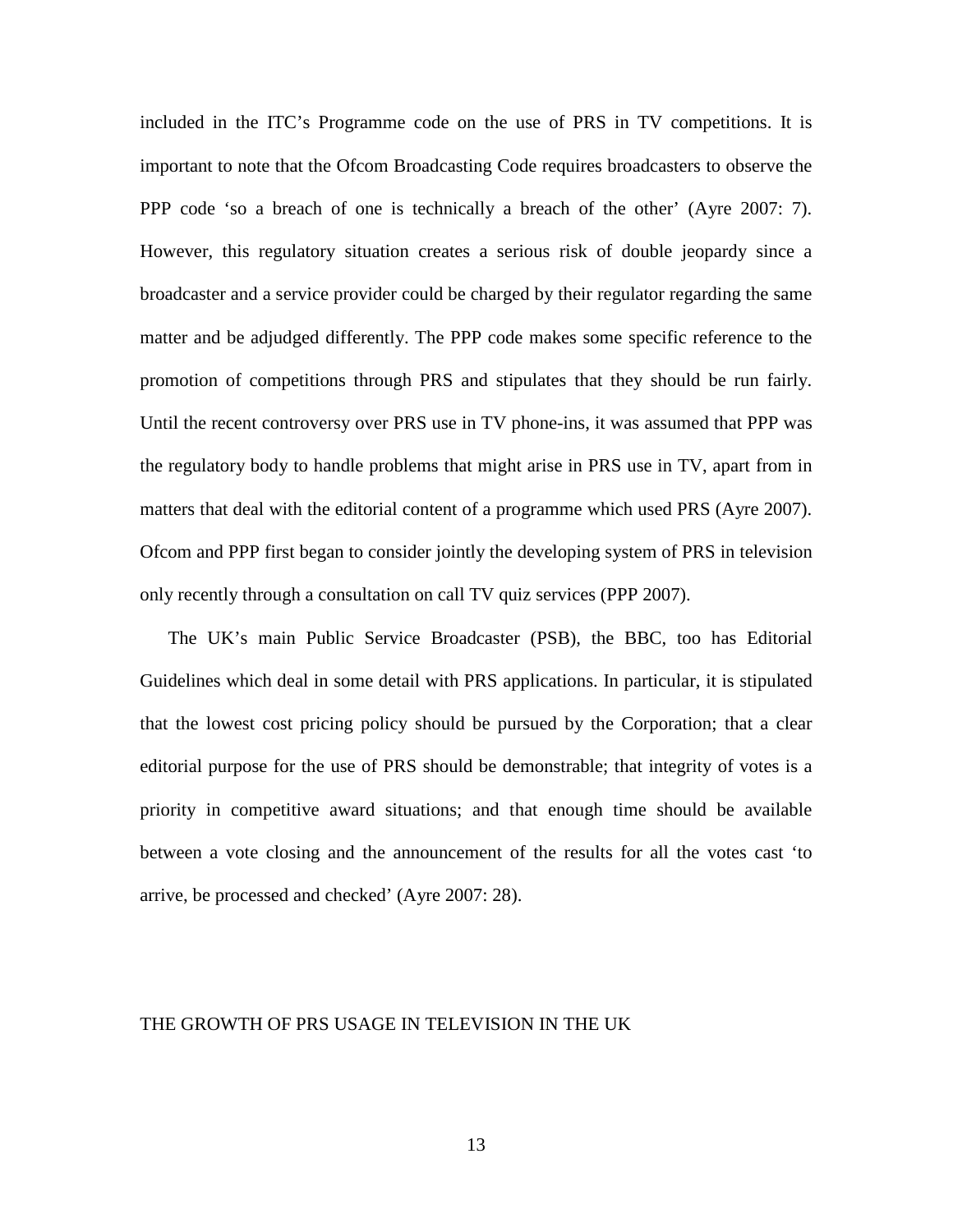Premium rate number services usage in broadcasting has occurred since the mid-1980s when such services began to be licensed. Audience participation, however, is a much longer established and popular element in UK TV, where viewers were traditionally encouraged to enter mostly prize draw and quiz competitions. Through the 1990s, with the advent of multi-channel TV the incidence of using premium rate phone-ins for these purposes increased significantly. An expansion of different kinds of PRS usage also occurred, particularly around applications such as viewer voting. Dedicated channels have even emerged such as the ITV Play quiz channel, launched in 2006 (Ofcom 2007: 3). In the case of the latter, an important debate has arisen around the extent to which programmes are editorial or advertising in nature, and the regulatory implications of this. The popularity of TV phone-in activity is no more clearly underlined by the infamous statistic that 'more people vote to evict contestants from the *Big Brother* house than in general elections' (Robinson 2007: 2). However, it has been estimated that whilst in 2007 viewers spent £139 million on television voting and competitions, this only amounted to about 13% of the PRS market of £1.1 billion (Tryhorn 2008).

An increasingly competitive environment, in particular resulting in a reduction in the value of traditional revenue streams such as advertising, has contributed to the desire of commercial broadcasters to exploit PRS applications. This stands in contrast to the earliest regulatory expectations around them, where the Independent Broadcasting Authority stipulated that they should be used only where social or educational value could be demonstrated and that any excess profits above cost recovery should be donated to charity (Ayre 2007: 25). Ayre (2007: 16) has gone as far as to suggest that 'almost any programme genre that can accommodate a PRS-based competition, vote, poll or comment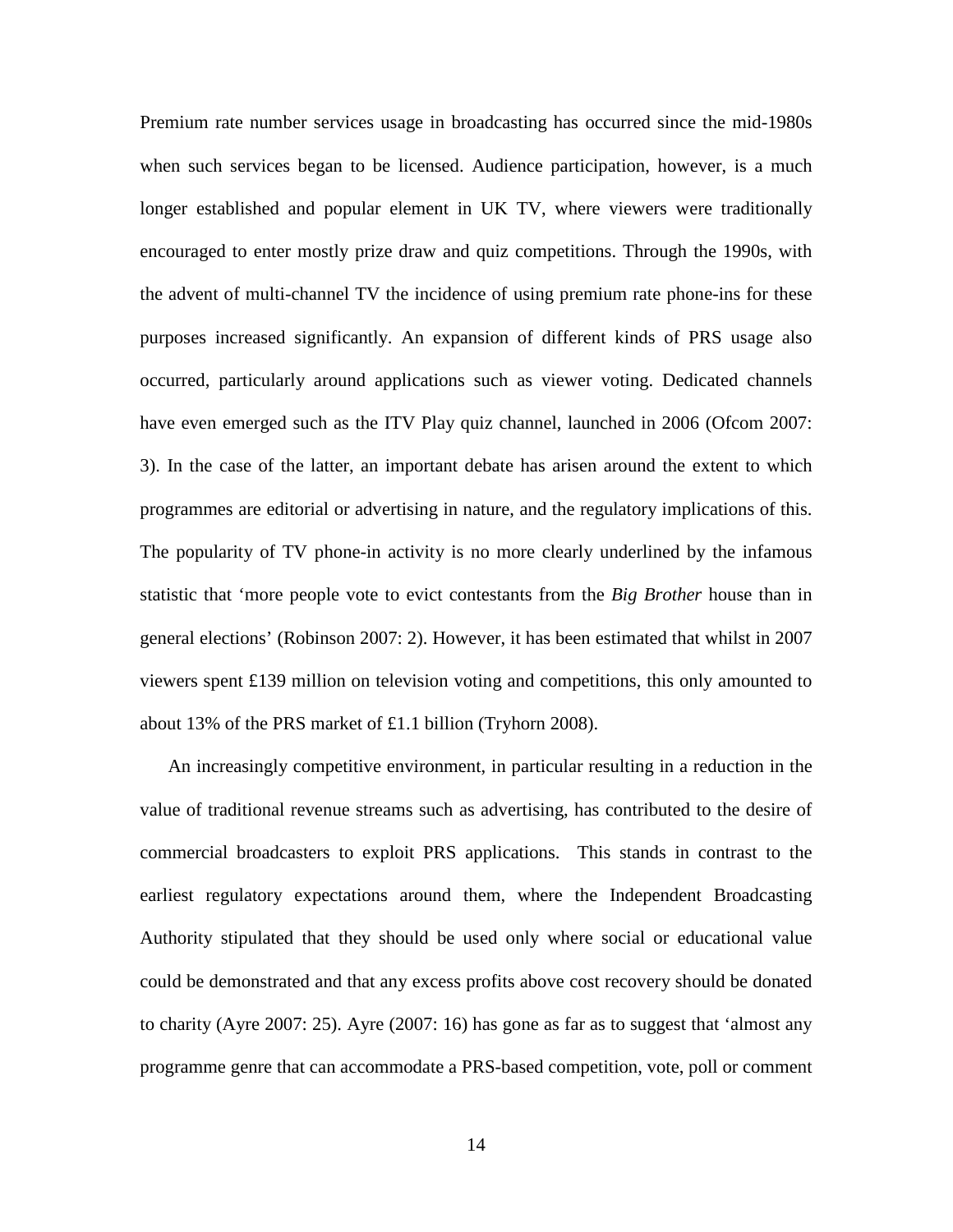now does'. Whole programmes and channels, devoted to quizzes, adult chat and psychic readings mostly, have arisen based on the exploitation of PRS. Services are delivered principally through three mechanisms: standard telephony, telephone text messaging, or use of the 'red button' on the TV set, the latter representing the most convergent service aspect of participation TV. It is important to note, however, that PRS revenue, whilst significant and until recently growing, represents a relatively modest part of the revenue streams of commercial broadcasters, possibly as little as 6% (derived from Mediatique and Ofcom data), not least those operating in the cable and satellite markets. The BBC does not use PRS to generate extra revenue. PRS is nonetheless prominent in the minds of audiences (88% are aware of it) and has been used frequently by a considerable number (26% per annum) of mostly younger people (Ayre, 2007: 21).

In the commercial relationships which tend to be struck between broadcasters or production companies and service providers, call revenue splits are the order of the day, thus maximising the incentive of all parties to secure as much call volume as possible (Ayre 2007: 23). At the root of the public policy problems which have emerged from the increased use of PRS in television lies a series of technical and organisational deficiencies. One particularly notorious practice has been the charging of would-be entrants to competitions even though they receive an announcement, on getting through by telephone, that the competition/vote in question has finished and their vote will not count towards its outcome. This charging-but-non-counting has also occurred in the case of text message entrants. Here, it has been argued that the technical system used in both cases is functionally incapable of being altered to address this deficiency. Another problem with text messaging system is 'latency' where, due to system capacity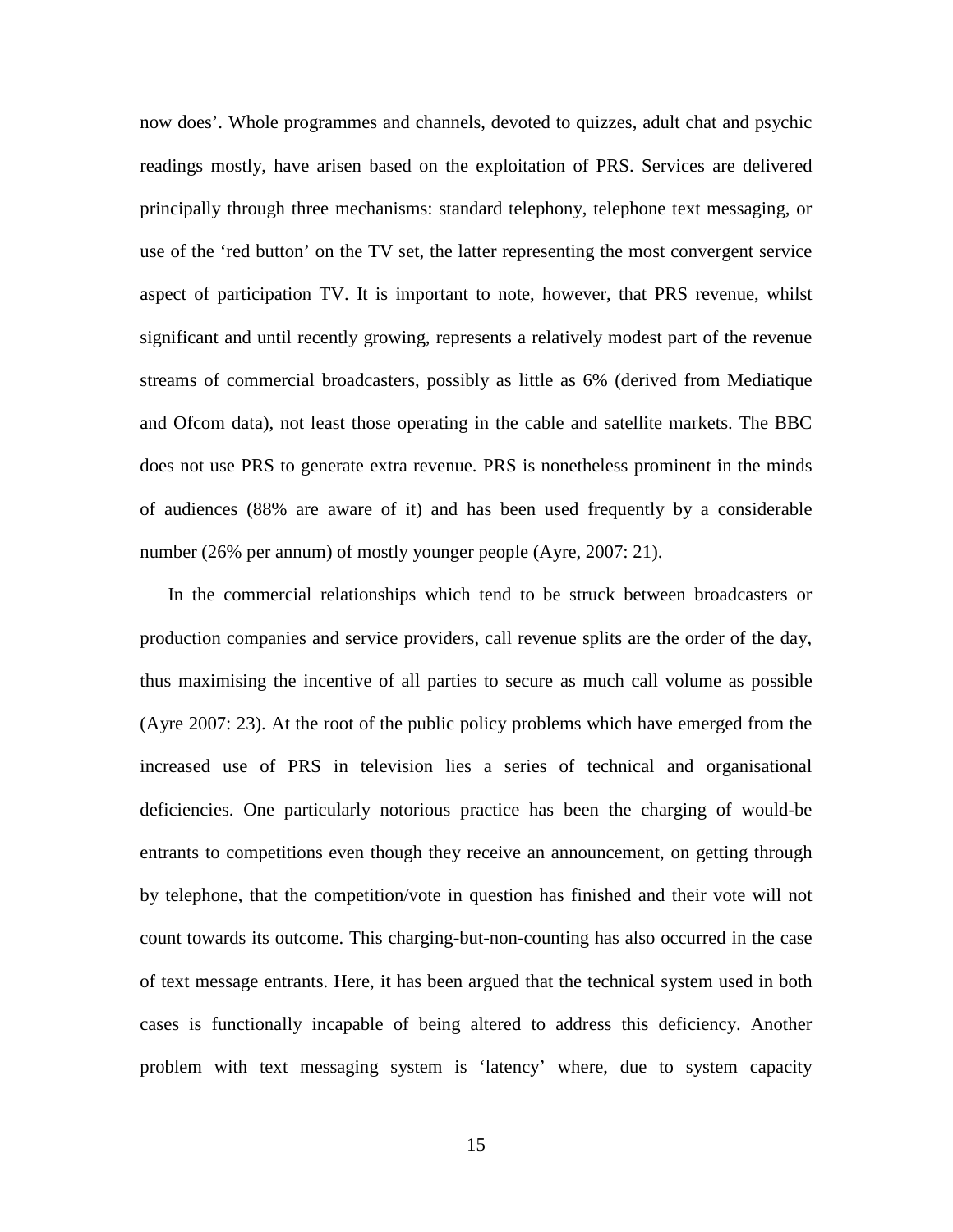constraint, receipt of messages is delayed in the system, thereby missing the deadline for entry into the competition or vote in question. The issue of the charging mechanism for text messaging based entries is also the subject of some controversy. According to Ayre (2007), most systems use Mobile Originating billing, where customers are charged as they send their entry, as opposed to a system of Mobile Terminating (MT) billing where the charge occurs after the receipt of a text message from the service provider to the customer acknowledging the receipt of the initial text. The MT system has the advantage of allowing the customer to be informed of any problem with an entry and thus not to be charged for it. However, from the service operator's perspective, if the caller does not have sufficient telephone credit to receive the premium rate text message then the vote is counted even though the caller is unable to be charged.

These technical problems generated around the increased use of PRS in television contributed to a series of public policy concerns which the existing regulatory framework in the UK, articulated in the 2003 Communications Act, struggled to cope with. Regulation of broadcasting standards by Ofcom was dichotomised along the lines of editorial matters (dealing with issues such as the right of broadcasters to have freedom of expression and the right of audience members not to be exposed to harmful or offensive material) and advertising matters which in its dealings with issues of harm and offence is concerned with consumer protection (Richards 2007). The rigidity of this dichotomisation meant that PRS regulatory issues were difficult to deal with. On the one hand, they gave rise to issues of an editorial nature but, on the other, they also reflect matters of consumer protection. In practice, Ofcom has considered them in an editorial context, though doing this merely highlighted the need to create a new regulatory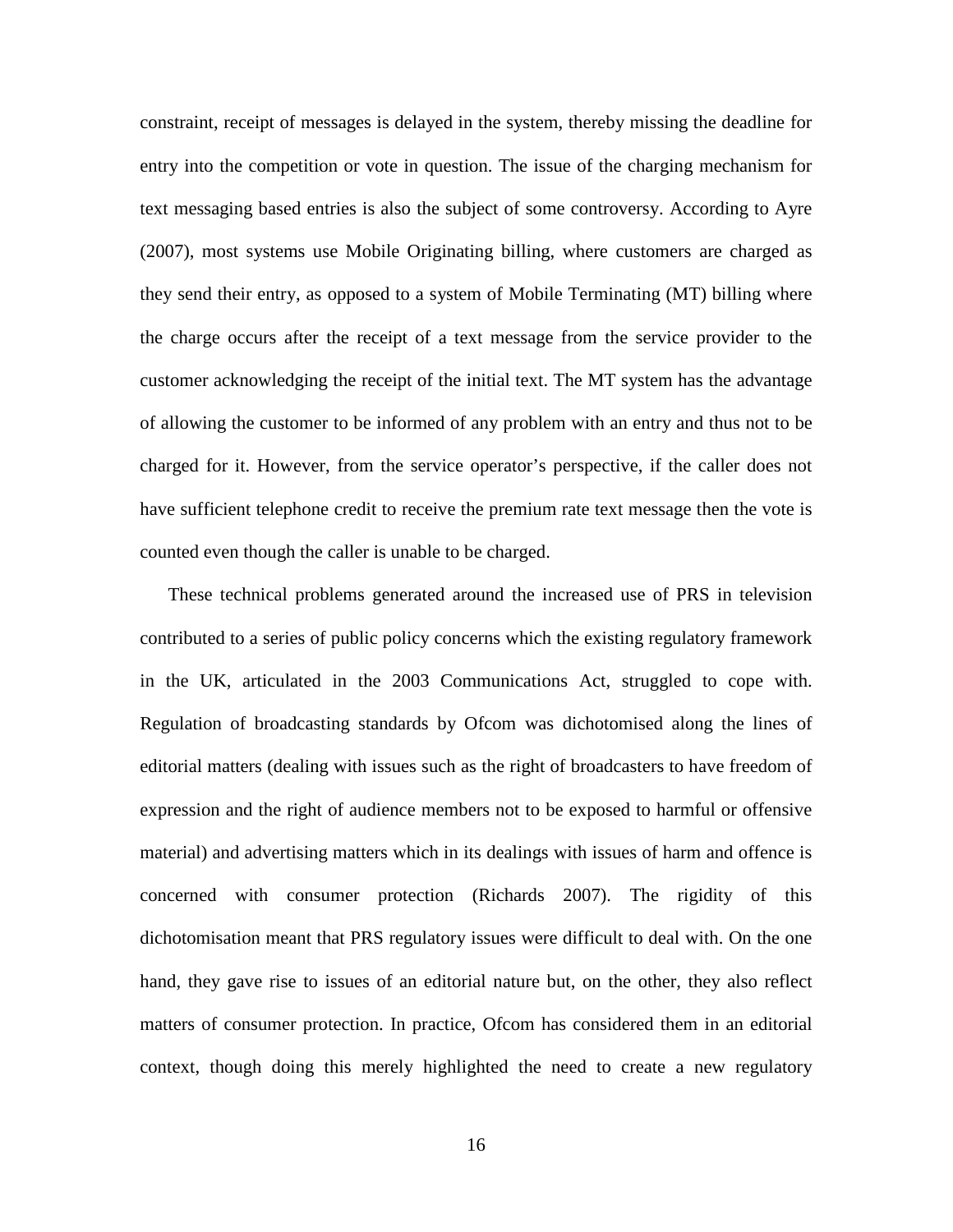mechanism to cope with the increasing likelihood of dealing at one and the same time with issues of the audience member as citizen and consumer in an increasingly commercialised broadcasting environment.

# PROBLEMS WITH PRS IN TELEVISION AND THEIR REGULATORY **CONSEQUENCES**

Evidence of serious and sustained problems with the system of PRS in UK participation TV began to emerge in 2006. By early 2007, a number of commercial terrestrial TV broadcasters, notably ITV and Channel 5, had suspended services utilising PRS pending internal investigations into their efficacy (Tryhorn 2007). In 2006, allegations were made that the PRS provider, Eckoh, had informed Channel 4, to whom it was contracted, in early 2005 of unfairness in the contestant selection process for the programme *You Say, We Pay* (Holmwood 2007a). Regarding the *Deal or No Deal* programme, it was found by Ofcom that Channel 4 had become aware of problems with the staggered selection of contestants in March 2007 but allowed the process to continue until May by which time it had accrued £2.1 million in revenue (Byrne 2007). A report by the auditors Deloitte, commissioned by ITV, suggested that on one of the latter's programmes, *Ant and Dec's Saturday Night Takeaway*, 'winners chosen by viewers were discounted in favour of other contestants who programme-makers believed were more telegenic or talented' (Robinson 2007: 1). It has been estimated that ITV viewers alone spent £7.8 million on calls which did not exercise any influence on the outcome of the programmes in question (Gibson and Wray 2007).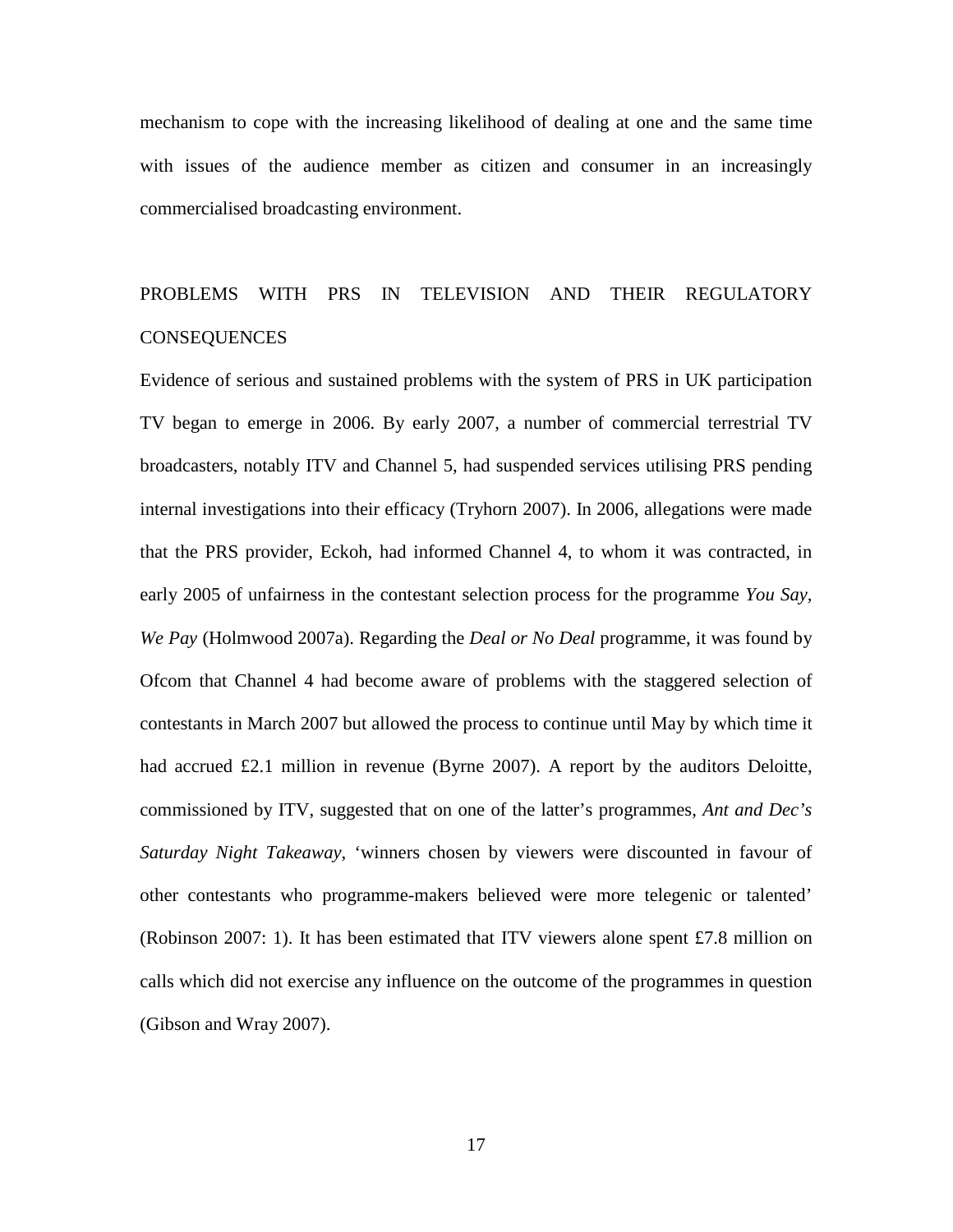Problems initially seemed to be centred on commercial terrestrial TV channels with some degree of public service broadcasting (PSB) remit which had been losing revenue since the late 1990s (Grande 2004). However, the BBC soon became involved in the controversy as well. In one case, a PRS operator Audiocall, a subsidiary of the BBC's commercial arm, BBC Worldwide, was found to have collected and retained £106,000 from calls made after lines to a charity phone-in had closed, a sum which it subsequently paid to charity with interest (Fenton 2008a). In July 2007, the BBC suspended all phonein and interactive services on TV, radio and the Internet (Gibson, O. 2007b). It commissioned the auditor PricewaterhouseCoopers to undertake an investigation of its behaviour which concluded that between October 2005 and September 2007, over 20 separate BBC shows whose aim was to raise money for charity performed inappropriately. The BBC also appointed its legal advisers, Baker and Mackenzie, to undertake an investigation, an important conclusion of which was that whilst there was no illegality, evidence existed that some BBC Worldwide staff were aware of the practice of retaining caller revenue after the close of competitions (Byrne 2008). In November, the BBC produced a Code of Conduct on Competitions and Voting, which it emphasised would not be run to make a profit (except for charitable purposes), and where it promised to 'handle all interactive competitions and votes with rigorous care and integrity'. It also emphasised that in the future it would 'never ask anyone to pose as a competition contestant or winner' (BBC Trust 2007) and capped the cost of calls to premium rate phone-ins at 15p except in the case of charity events (Gibson 2008).

Soon after the issue of PRS in television problems reached the public domain Ofcom and PPP launched reviews aimed at identifying the precise nature and causes of the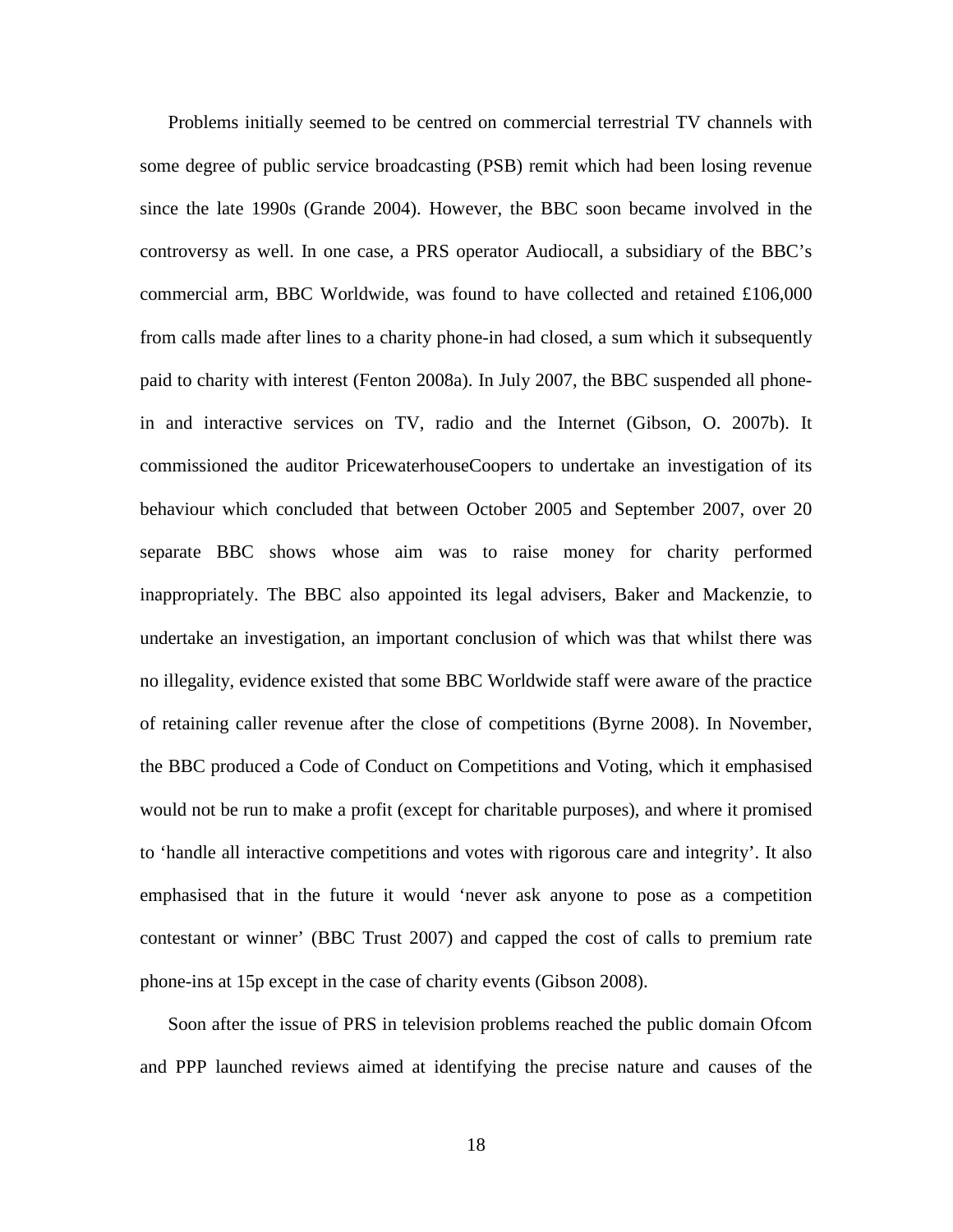problems and prescribing rectifying measures. This classic regulatory reactivism included a joint meeting with relevant industry parties. Ofcom also launched a PRS in television enquiry in March 2007, led by Richard Ayre. In May 2007, PPP followed suit. However, the power of Ofcom in the regulatory relationship is clear in that the PPP consultation's findings were put on hold until the Ayre enquiry had made its recommendations. The Ayre report produced a set of findings which proved the major catalyst for recent regulatory and procedural change in PRS TV provision.

First, a major theme of the report was the potentially confusing division of responsibilities between Ofcom and PPP. Here, viewer complaints arising from voting conducted through PRS on the Channel 4 programme *Big Brother 7*, was singled out. A large number of viewer complaints received by Ofcom (2000) were passed on to PPP, far outnumbering those sent directly to it (635), suggesting a relative lack of knowledge of the PRS regulator's existence. PPP then made a judgement on the parties involved, namely Channel 4 and two PRS service providers. The former was found to have created an editorial change in the content of the programme which caused viewers to feel mislead. However, PPP was not in a position, because its remit did not extend to broadcasters, to fine Channel 4. Rather, it could impose administrative charges (for handling the dispute) and a fine (the latter of which it declined to impose) on the telecommunications service providers concerned. In 2007, Ofcom received as many as 60 separate complaints about voting through PRS on TV, most of which were considered to be matters for PPP, that is, related to the efficacy of the voting mechanism (Ayre 2007: 34). However, matters related to voting are often so deeply bound up with editorial policy issues that it seems logical to have these considered by one suitably qualified authority –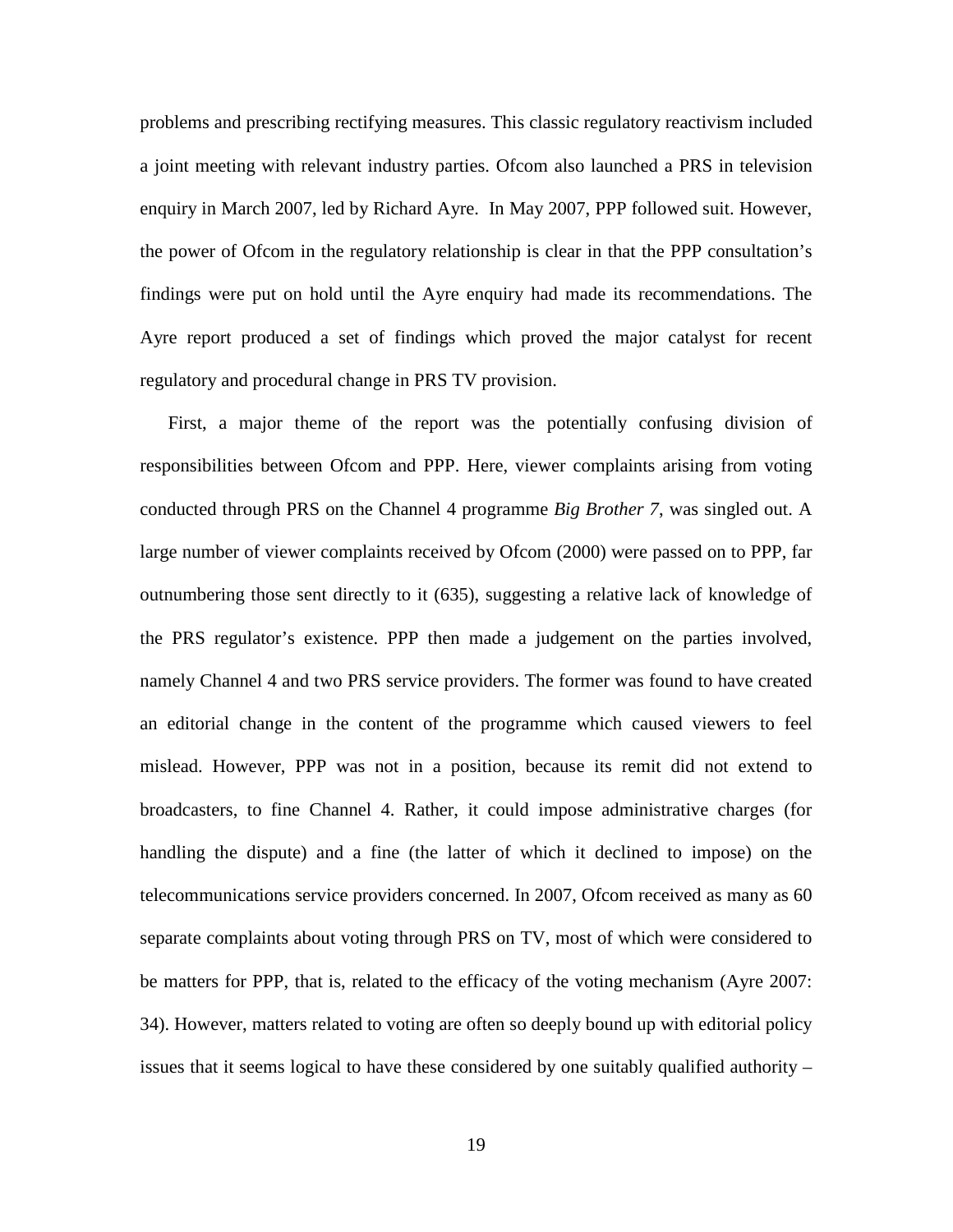the corollary is that not to do so creates the strong possibility of generating inefficiency and inefficacy.

Second, the Ayre report was particularly critical of the commercial relationships which had grown up between broadcasters, programme producers, telecommunications service providers and telecommunications network operators. Here, it was found that broadcasters were able to exert very considerable and unequal economic power on service providers. Tellingly, the report concluded that 'there is evidence of intense pressure applied by broadcasters upon producers, and by both upon service providers, to maximise revenues – and that meant maximising calls' (Ayre 2007: 6). Despite this, broadcasters did not have sufficient grasp of the technical and operational details of the value chain around the use of PRS in TV, particularly its potential technical inadequacies. Instead, they were found to be 'in denial about their responsibility to ensure the programmes they devise, commission or produce fully deliver on the transactions they offer to viewers' (Ayre 2007: 5).

Bringing these two themes together, Ayre (2007: 40) concluded that the 'absence of a suitable regulatory regime for broadcasters means that there is no compelling interest for broadcasters to give the same priority to principles of consumer protection as they do to delivering on general audience expectations'. The increased use of PRS created an important financial relationship between broadcasters and consumers - as opposed to viewers - which the former neglected. Competitions had historically been used by broadcasters as a free to enter means of generating viewer loyalty. The current situation, of premium rate charging created a new dynamic - and thus new responsibilities – for broadcasters. Concluding his report, Ayre recommended that licences of broadcasters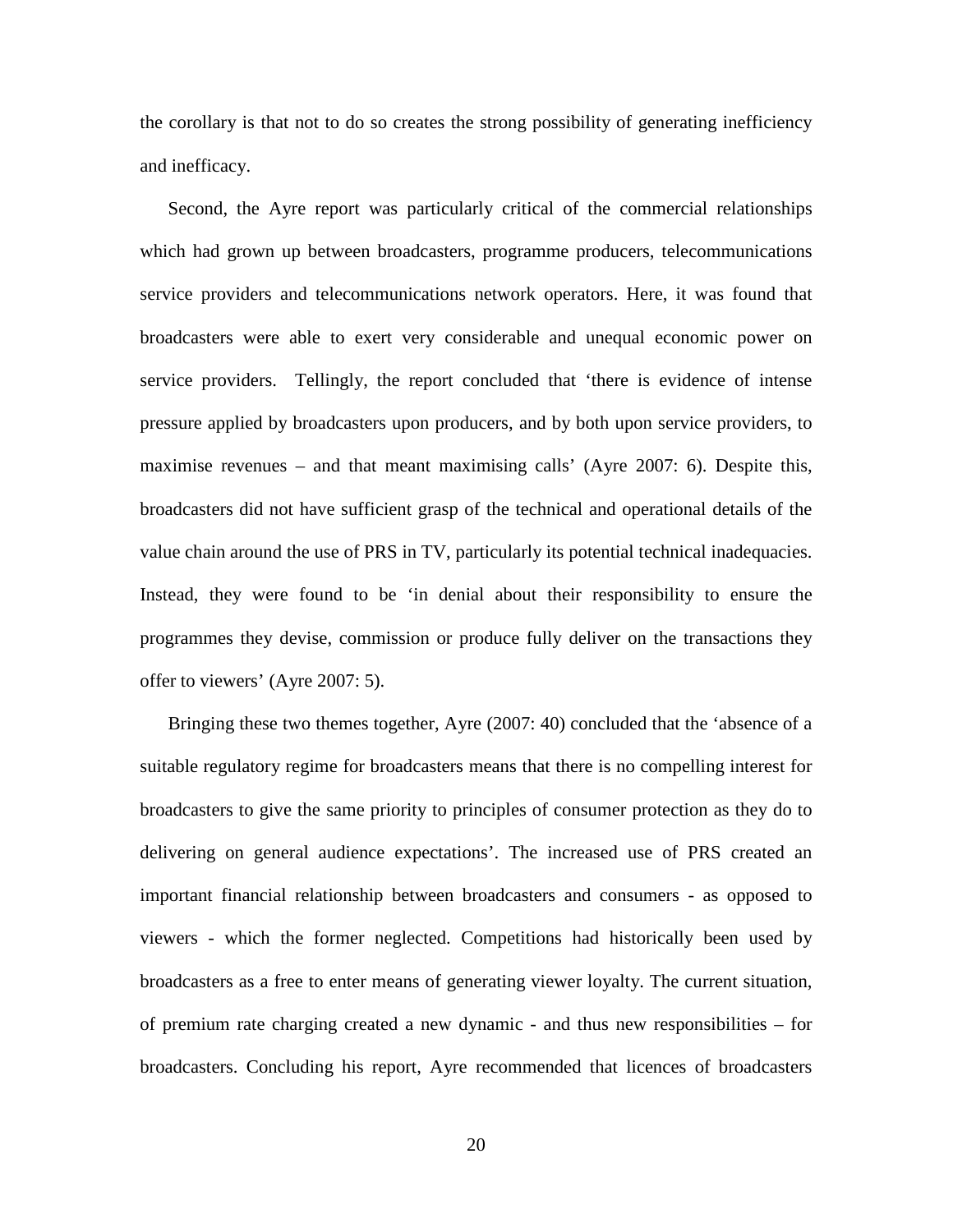should be amended to include specific requirements aimed at consumer protection in respect of PRS and any other direct commercial transactions. The major outcome of this change in regulatory terms would be that where a breach of a broadcaster's licence is alleged, it would in future fall to Ofcom to investigate (Ayre 2007:11). It was also concluded that except in instances where Ofcom's Broadcasting Code in relation to provisions on fairness in competitions apply, it is up to the BBC Trust to decide whether it would make the Corporation the primary point of responsibility in the chain, though the inference was clear that it should do so.

# CHANGES TO THE PRS IN TV REGULATORY SYSTEM

In February 2008, Ofcom introduced new regulations on participation TV, in line with the recommendations of the Ayre report (1), making broadcasters directly responsible for all interactions with viewers by telephone, email or post (Tryhorn 2008). As a consequence of a variation introduced into their licences, broadcasters are now 'responsible for all arrangements for the management of communication, including telephony, between members of the public and the Licensee of the Licensee's contractors or agents…where such communication is published in programmes…the Licensee shall ensure that the provisions of the code approved by Ofcom for regulating the provision of premium rate services, or in the absence of such a code, the terms of any order made by Ofcom for such purposes, are observed in the provision of the Licensed Service' (Ofcom 2008: 8-9). Broadcasters would also now be required by Ofcom to ensure that their systems were regularly vetted by an independent third party, the regulator also declaring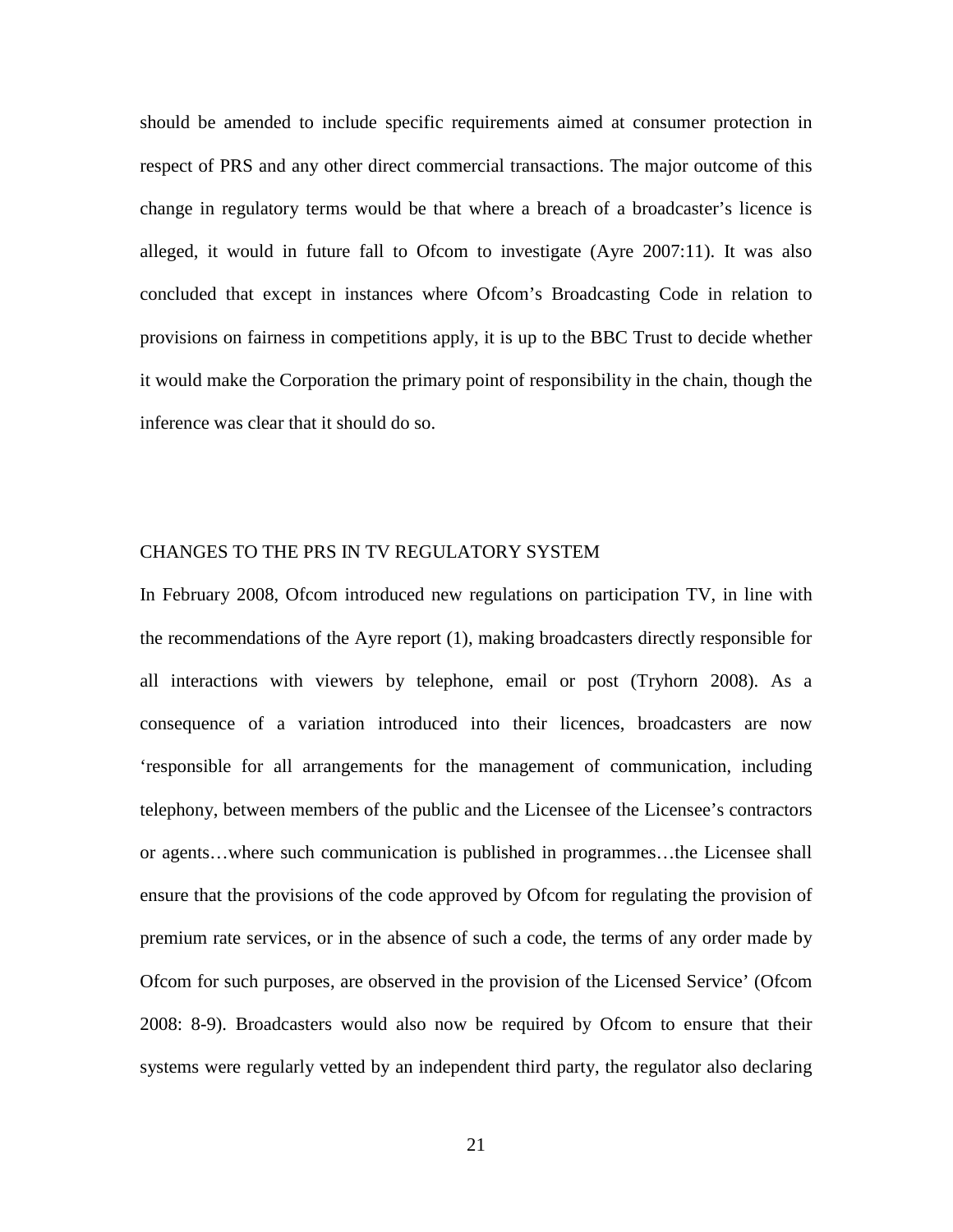its intention to introduce a 12-18 month programme of spot checks to monitor the evolving situation (Gibson 2008). Around the same time, PPP also introduced a new system of prior permission for would-be PRS providers to broadcasters (2). It also set out a number of conditions for operators to meet, not least ensuring the prompt closure of telephone lines and random choice of winners (Sweney 2008) though this gave the distinct impression of closing the stable door after the horse had bolted. The broadcasters' new verification system will require inter alia 'confirmation by the third party that an end-to-end analysis of the technical and administrative systems to be used for the receipt and processing of votes and competition entries from members of the public has been conducted' as well as undertaking reviews of individual programmes to track votes and competition entries through all the relevant stages to ensure that probity has been maintained (Ofcom 2008:13). A potential problem for broadcasters is having the necessary expertise to deal with the technological aspects of managing PRS. In practice, Ofcom will only ask a broadcaster for detailed information on its scheme's performance if it developed a specific cause for concern (Ofcom 2008: 28).

# THE AFTERMATH OF INVESTIGATIONS INTO PRS IN TV PHONE-INS AND COMPETITIONS

In the interim between the allegations of impropriety and the aforementioned regulatory changes, a spate of high profile investigations of alleged abuses of PRS in UK television proceeded apace. By early 2007, Ofcom had launched as many as 23 separate investigations concerning alleged PRS in television irregularities, whilst PPP dealt with 15 cases (Robinson 2007). This resulted in a series of fines from Ofcom for UK terrestrial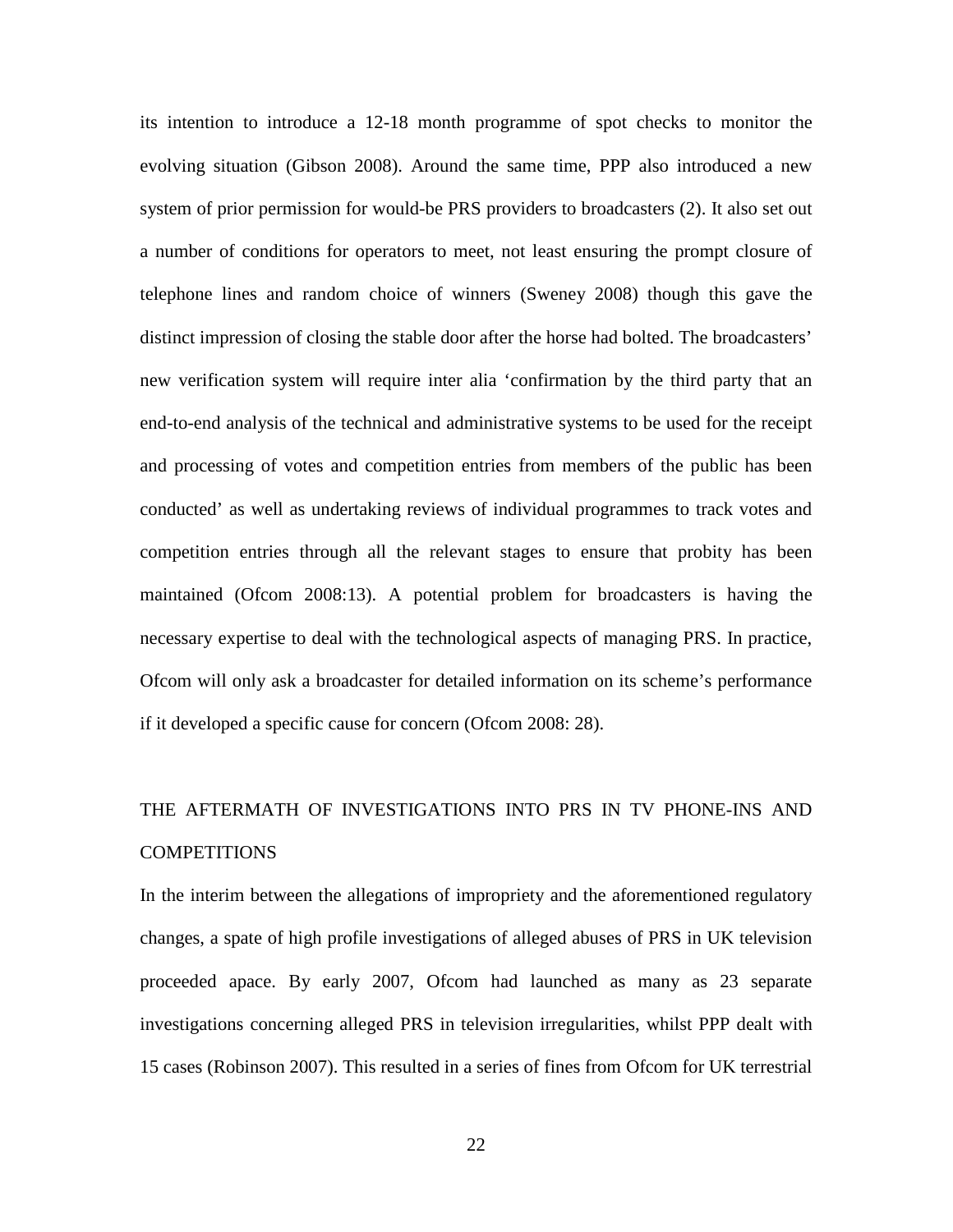broadcasters levied between June 2007 and May 2008 (3). PPP similarly issued fines against a number of PRS providers (4). In one of the most high profile cases, the *GMTV*  programme was fined £2 million by Ofcom after it was found that, over a period of more than four years, competition winners were picked before telephone lines had closed. In relation to this case, PPP fined the telecommunications service provider used by *GMTV*, Opera Telecom, £250,000 (Sweney 2007a). The PPP Chief Executive, George Kidd, commenting on the case contended that 'the consumer harm caused was aggravated by the sheer number of callers who paid to enter the competition but had no chance of winning, the huge amount of revenue that was unfairly generated from these callers, the length of time over which the practice had been going on and the extensive damage caused to public trust in phone-in competitions' (cited in Brook 2007: 2).

In July 2007, the BBC was twice fined (by Ofcom) for the first time in its history. The first, £50,000, concerned editorial failures arising from a competition run on the *Blue Peter* programme (Gibson, O. 2007d); the second, £400,000 related to unfair conduct in a range of competitions conducted across as many as eight TV and radio shows. The BBC expressed concern about public money for PSB being taken away as a result of the fines (Fenton 2008b). Between mid-2007 and mid-2008, broadcasters had been fined a total of £11,082,000 by Ofcom (Sweney and Holmwood 2008). At the time of writing, Ofcom was in process of conducting three more investigations related respectively to the BBC, ITV and Channel 5 (Holmwood 2008). The PRS in television saga has undoubtedly had a negative effect on the public's trust of broadcasters. Problems have also severely dented the revenue streams of commercial broadcasters from PRS activity, as much as 20% less in the case of ITV for the March-April 2007 period. In March 2007, it was decided that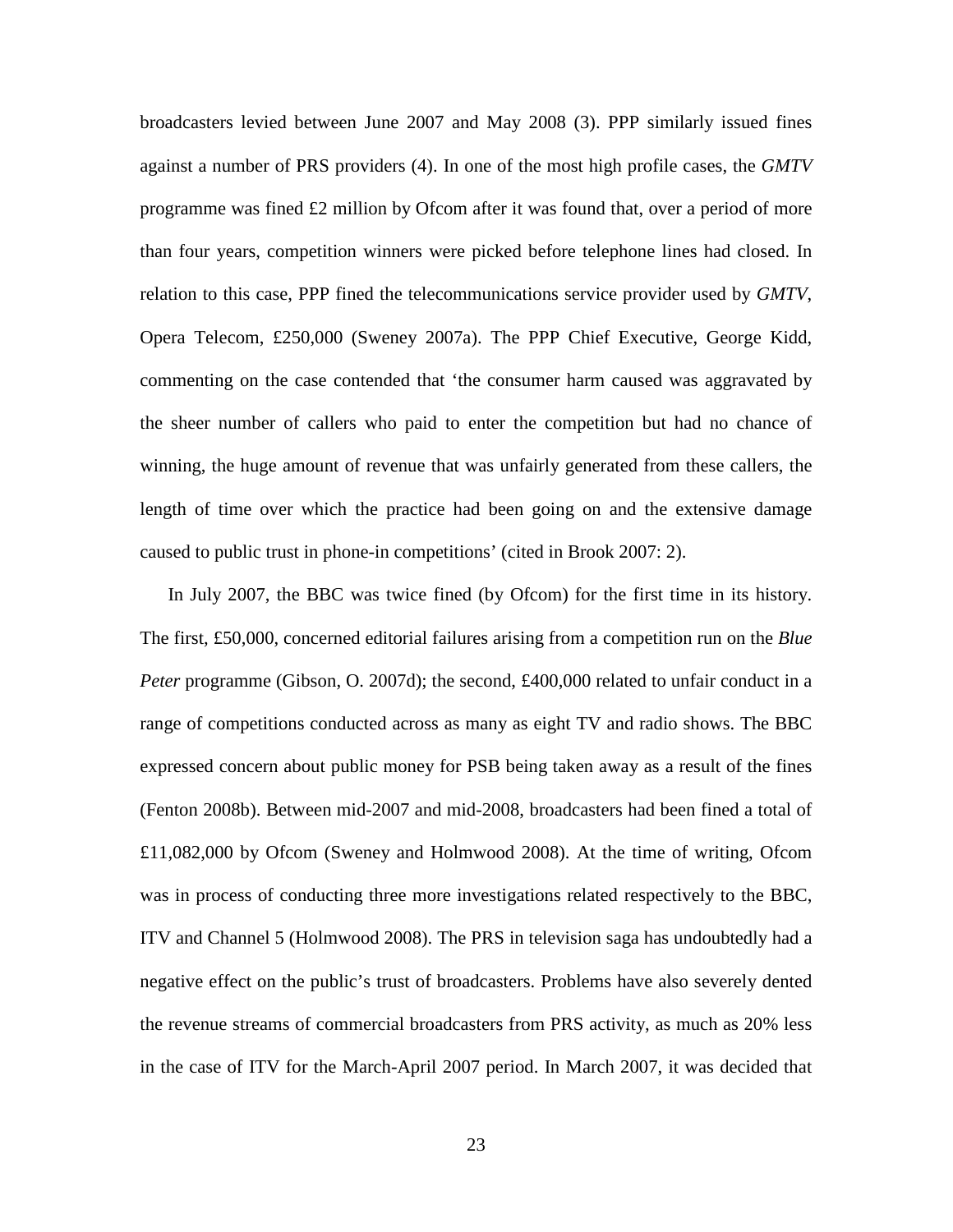ITV Play would be withdrawn (Ofcom 2007: 52). As a result of the PRS fines, ITV reported that it expected to accrue a one-off extra charge of £18 million in its 2007 accounts (Edgecliff-Johnson 2007). The highly publicised irregularities in PRS has had a dramatic effect on service providers also: Eckoh, one of the main service providers for ITV claimed a 70% drop in call revenue in early-to-mid 2007 (Holmwood 2007).

The period also witnessed what could amount to a highly significant development of the regulatory relationship between Ofcom and PPP. In December 2007, a new Framework Agreement for PRS governance between the two bodies was developed. Here, a commitment was made to create closer coordination of strategies and objectives and better reporting of market trends and policy issues. Ofcom now approves all appointments and re-appointments on the PPP Board as well as its Chief Executive position. Ofcom can now intervene to give direction to PPP on matters which it considers to be particularly important or where 'clarity of responsibility needs to be explicit'. Finally, a senior Ofcom official, the 'Ofcom Sponsor', would in future be responsible for overseeing the inter-organisational relationship with PPP (Ofcom 2008:4; Ofcom 2007), in effect making Ofcom the 'lead regulator of premium rate phone services' (Sweney 2007b: 1). This stands in marked contrast to the 2005 Memo of Understanding between Ofcom and PPP which declared that the 'intention is that Ofcom will not involve itself in the operational work of ICSTIS or in relation to specific duties unless ICSTIS is failing to comply with undertakings, agreed processes or KPIs [key performance indicators] in circumstances where that is leading to a material negative impact on the adequacy of regulation' (Ofcom and ICSTIS 2005: 2).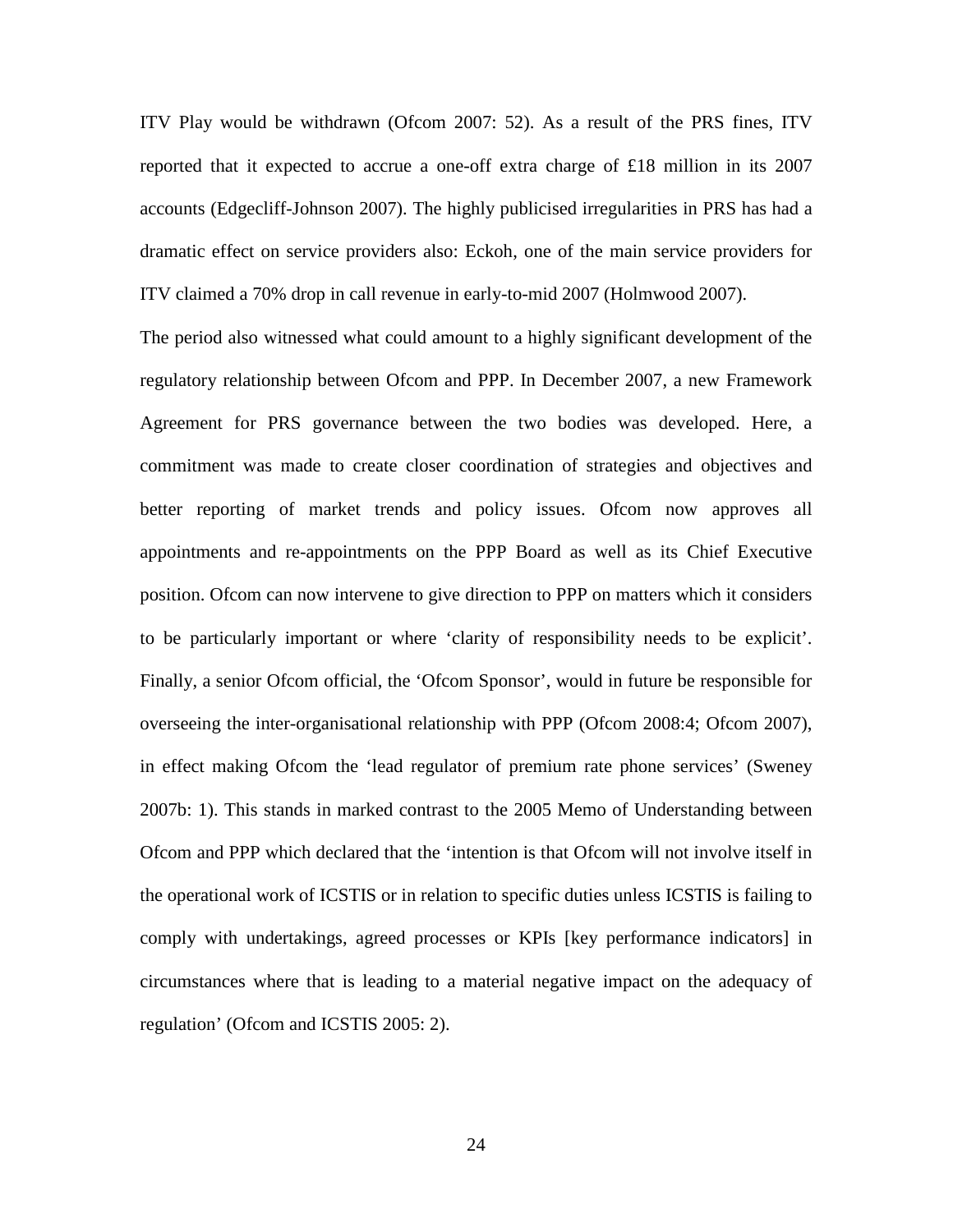Ofcom Chief Executive, Ed Richards has referred to the changes as creating 'a new relationship, whereby PPP will become an Agency of Ofcom to whom we can give direction, together with the new formal Framework Agreement that will codify the necessary changes' (Richards 2007: 3; confirmed by PPP Press Release, 19.2.08). He separately argued that the saga was not one of a regulatory vacuum but rather a 'systemic failure of compliance' (cited in Tryhorn 2007: 1). It was also claimed by Lord Currie, Ofcom Chair, that it could not have uncovered the problems earlier without being 'incredibly heavy-handed' (cited in EdgeCliffe-Johnson 2007b: 1). As for PPP, its Chairman was recently reported as having argued that the regulatory body should focus in the future in anticipating where problems may occur (Parker 2006), though for the most part it tends to be a responsive mode regulator (author's interview 2008). In responding to Ofcom's consultation, it had agreed that broadcasters should be directly responsible for PRS through a change in their licences. However, PPP was keen to position itself prominently in any future regulatory scenario by asserting that licence amendment in itself was not a guarantor of compliance and that PPP would be 'well placed to help Ofcom deal with non-compliance by the party recognised as "service provider"' using its Code of Practice (PPP 2007:3-4). In March 2007, PPP issued a consultation document making a number of recommendations for change to its Code, the most important of which relate to the creation of a smaller Board and the establishment of a Code Compliance Panel (Ofcom 2008).

In a 2008 statement, Ofcom issued a detailed list of guidance to broadcasters on how to conduct PRS use. In these, an important distinction between the future roles of Ofcom and PPP was made. Regarding competitions, complaints alleging broadcast of misleading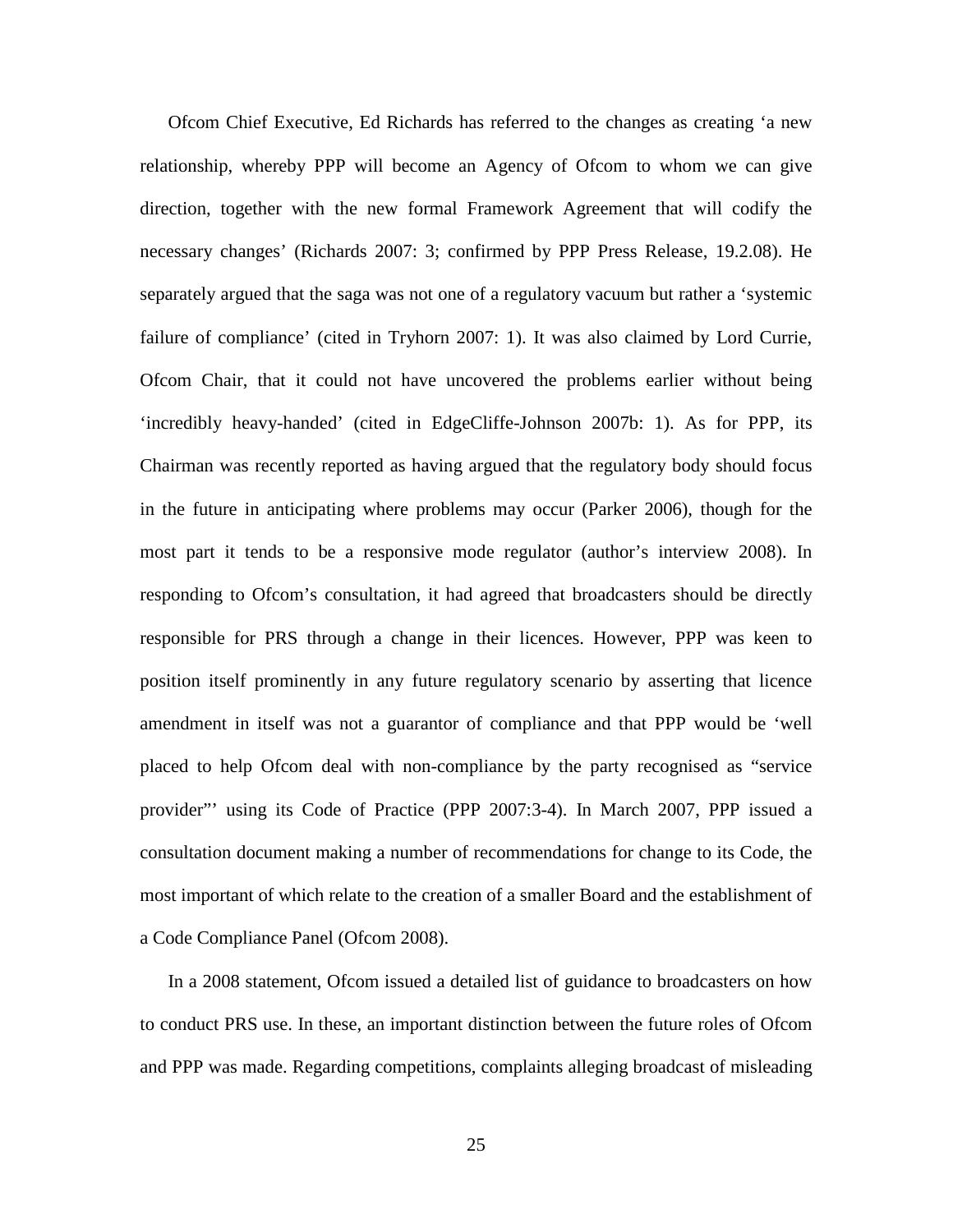information about PRS charges or line availability would be referred to PPP since 'they are considered to be complaints about promotional material concerning the premium rate services itself'. However, 'complaints concerning potential unfairness surrounding the conduct of a competition or its solution and/or methodology' would 'normally be investigated by Ofcom (Ofcom 2008: 36-37). This continued dichotomisation, however, must be open to question in terms of its use of regulatory resources and, more importantly, clarity to viewers.

The extent to which damage to viewer trust has occurred as a result of the revelations on PRS use in TV was clear from efforts made by regulators and regulatees to reassure them. It was reported that PPP was contemplating the introduction of a trustmark system (Tryhorn, 2007) that would mean broadcasters paying for a regular independent audits (Gibson 2007), an interesting measure drawn from the self-regulatory toolbox. PPP also suggested that phone-in TV programmes should provide cost warnings after each £10 is spent by consumers, as well as information on viewers' chances of being put through as a contestant in a phone-in competition (Holmwood 2007b). In September 2007, the Heads of the UK's four main terrestrial broadcasters, BBC, ITV, Channel 4 and Channel 5, met to try to resolve the series of issues in an increasingly high profile affair (Robinson 2007). ITV's involvement in PRS phone-ins was described by its Chairman, Michael Grade, as a 'complete shambles' (cited in Parker 2007: 1).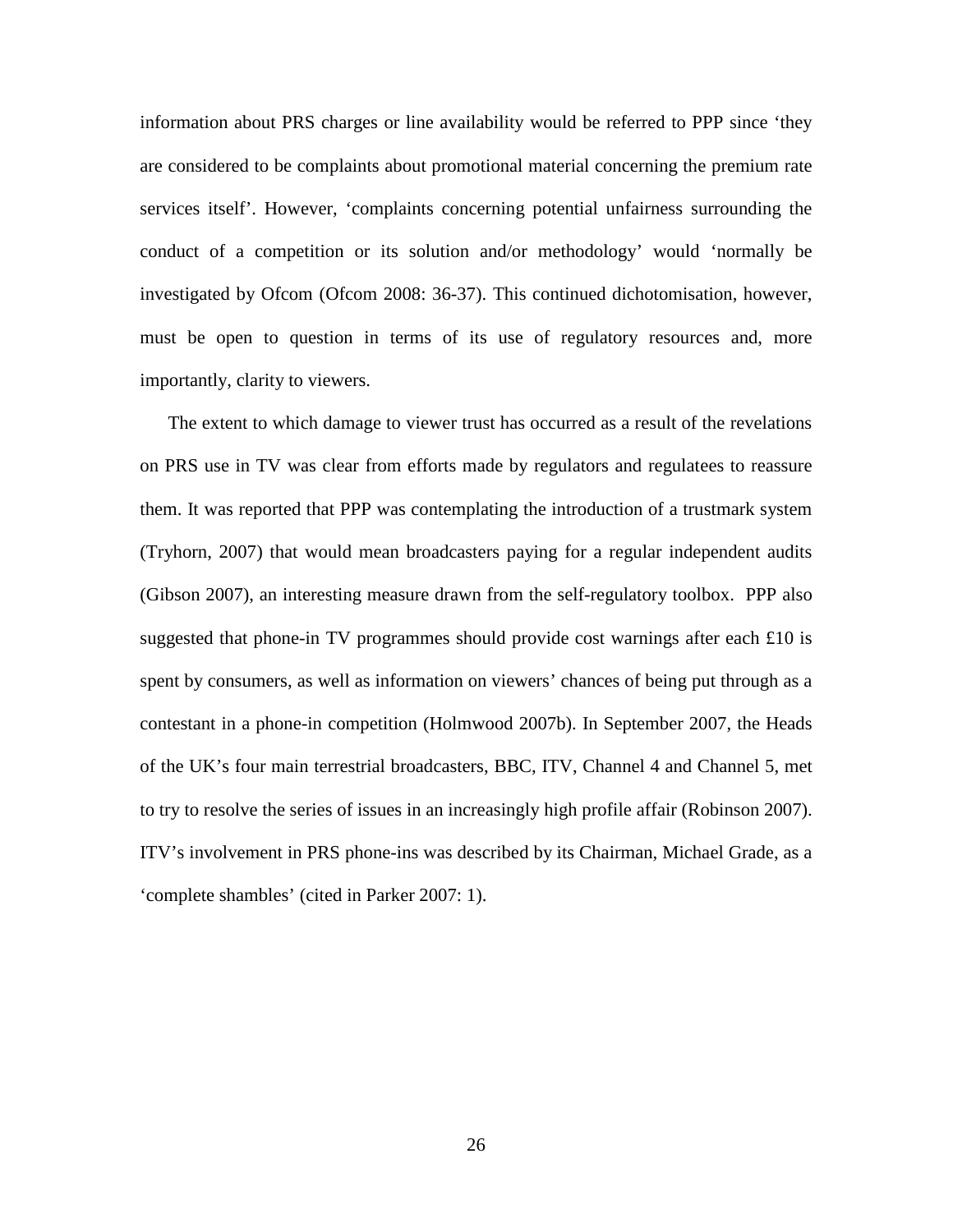#### CONCLUSIONS

The recent problematic period in the history of PRS use in UK terrestrial TV competitions and phone-ins provides an important illustration of risks that can occur when regulatory fissures exist in converging - or more accurately conjoining - markets in electronic communication. Matters were exacerbated in regulatory terms in that, on the surface, a convergence communications regulator had been in place since 2003. However, whilst Ofcom was, officially, the 'backstop' regulator of PRS, in practice it had insufficient engagement with developments in the PRS sector due to overall operational responsibility for PRS lying with PPP. It has been suggested that Ofcom's apparent lack of curiosity over developments in the use of PRS in television may have partly been motivated by a desire not to tread on the regulatory ground of PPP (Bell 2007). Similarly, PPP, by definition, had insufficient knowledge of the operational culture and changing priorities of broadcasters.

It is impossible to determine whether the problems generated by recent PRS use in broadcasting could have been prevented were Ofcom to have been responsible directly for PRS regulation. In theory, a convergence regulator should be alive to areas where market-based conjunction and convergence is occurring across its fields. However, PRS use in commercial TV was not a new phenomenon; rather it was the changing nature of its use that lay at the core of ensuing technical and operational difficulties. The episode also raises the question of the degree to which it is a regulator's job to be pre-emptive or reactive. In the case of market-based regulation in a liberal economy, the dominant view is that regulation should be used as sparingly as possible to rectify problems which arise, such as consumer harm, for example. To do otherwise risks stifling technological and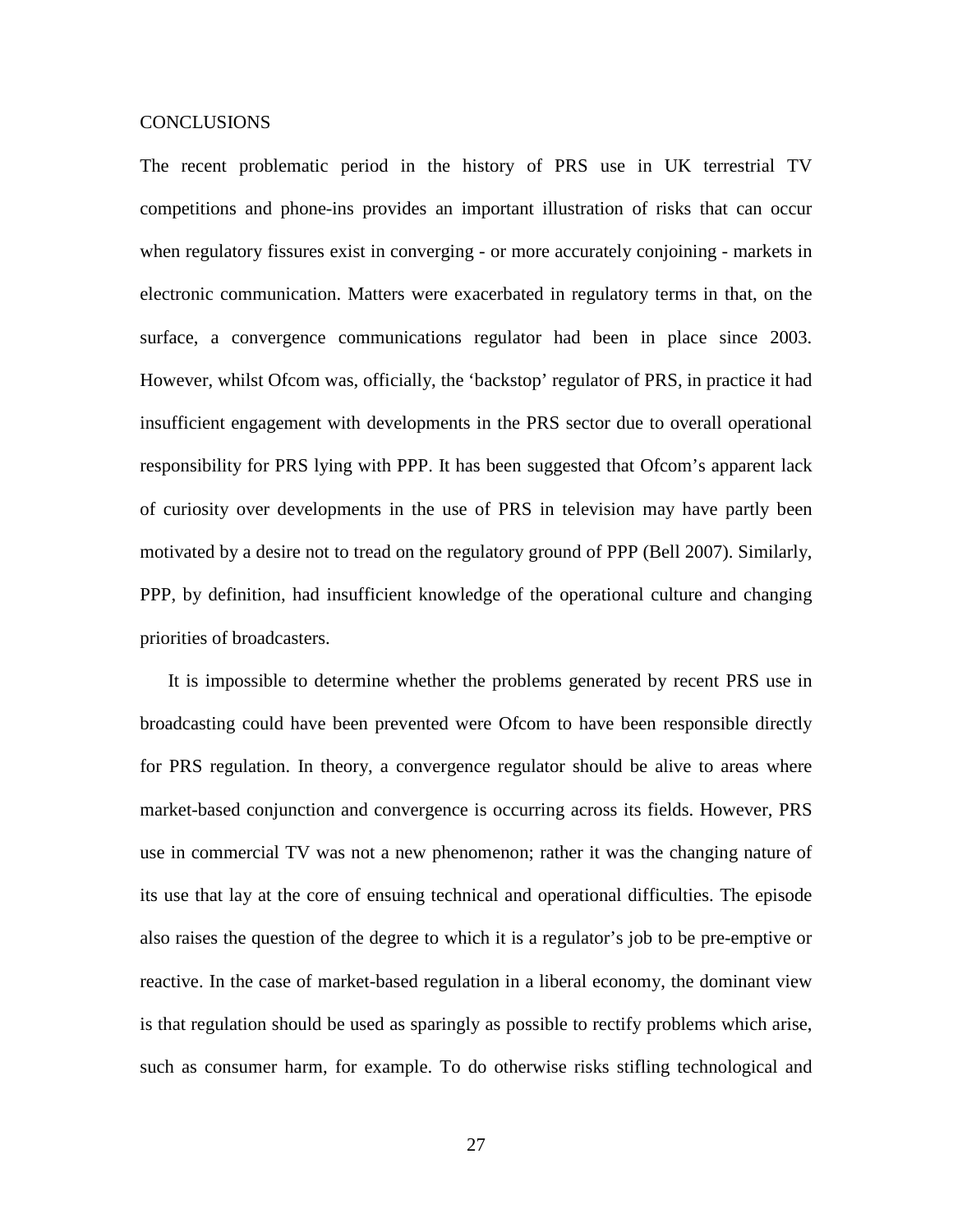market developments. In some ways the PRS saga is a matter of rectifying consumer welfare abuses. The Ayre Report asserted that this vision of the viewer as a consumer was absent from the perspective of the terrestrial commercial broadcasters concerned.

However, it could also be argued that the PRS abuses in broadcasting are not so easy to disentangle from the experience of the viewer as a citizen, with rights bound up in the traditional public interest stipulations of broadcasting (relatedly, see Trappel 2008). As one commentator noted, 'the abuses were all essentially fraudulent even when they're legal. They all abuse the lingering perception among the easily preyed upon that television won't rip them off because somehow it's different to, say, the Internet or junk mail' (Gibson, J. 2007:2). Here public interest regulation is often proactive as well as reactive and, arguably, a convergence regulator should have anticipated the potential problems of PRS use in the context of an awareness of the changing commercial priorities of UK terrestrial broadcasters as their traditional revenue streams weakened.

Regulatory remedies aside, Ofcom has argued that whilst 'regulators can deal with the consequences of failure…the necessary culture of straight-dealing and integrity can only be engendered from within organisations themselves' (Richards 2007: 2). Whilst viewers have been given the right to claim back money lost as a consequence of entering competitions, they have to provide itemised phone bills to do so. It is unclear how many will go to the trouble of doing so given the 'salami-like' nature of the deceptions. In the case of one Channel 4 show, it has been claimed that the offered refund was claimed by fewer than one in 10 viewers (Gibson, O. 2007c). The BBC does not make money out of PRS unlike commercial broadcasters: for the former, breaches are thus a matter of trust undermined; for the latter both viewer trust and consumer welfare are potentially eroded.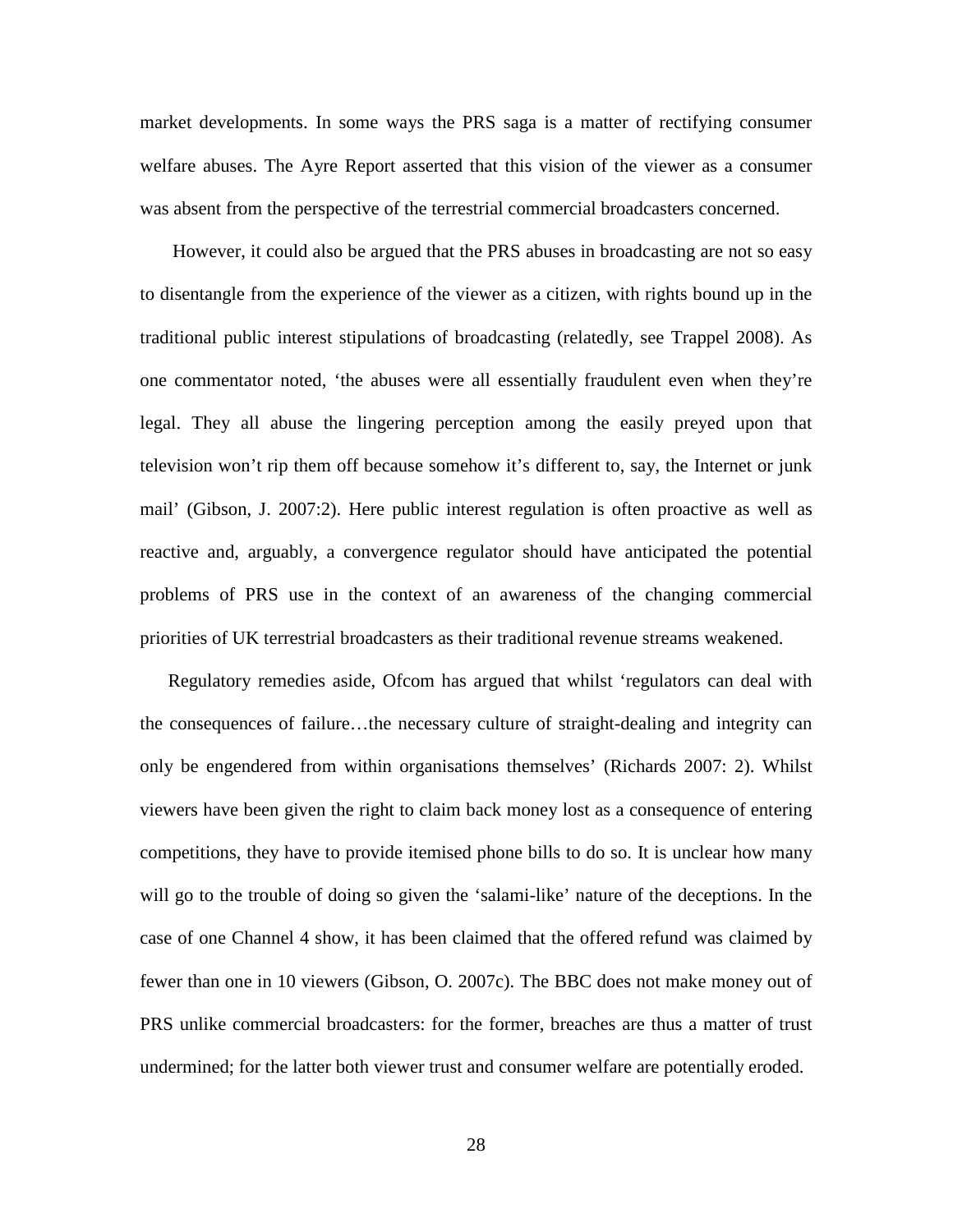Despite the changes to the licences of broadcasters to make them directly responsible for the conduct of PRS services, concern has been expressed still about a lack of clarity existing in the remit of regulators of PRS (Sweney 2007c). The PRS operator, Eckoh, in the light of a record fine levied by PPP in July 2007 commented that it was 'something of a lottery as to which regulator presides over which case or, indeed, whether both regulators preside over the same case at different times, and makes regulation unpredictable, inconsistent and unfair' (cited in Sweney 2007d: 2). The regulatory remedies provided by Ofcom and PPP are likely to eradicate any future abuses of the system along the lines of the subject of this paper. Nonetheless, though Ofcom will exercise in the future much closer scrutiny over PPP, the fact that all premium rate number regulatory activity in relation to TV has not been completely subsumed into the Ofcom departmental structure seems an operational anomaly.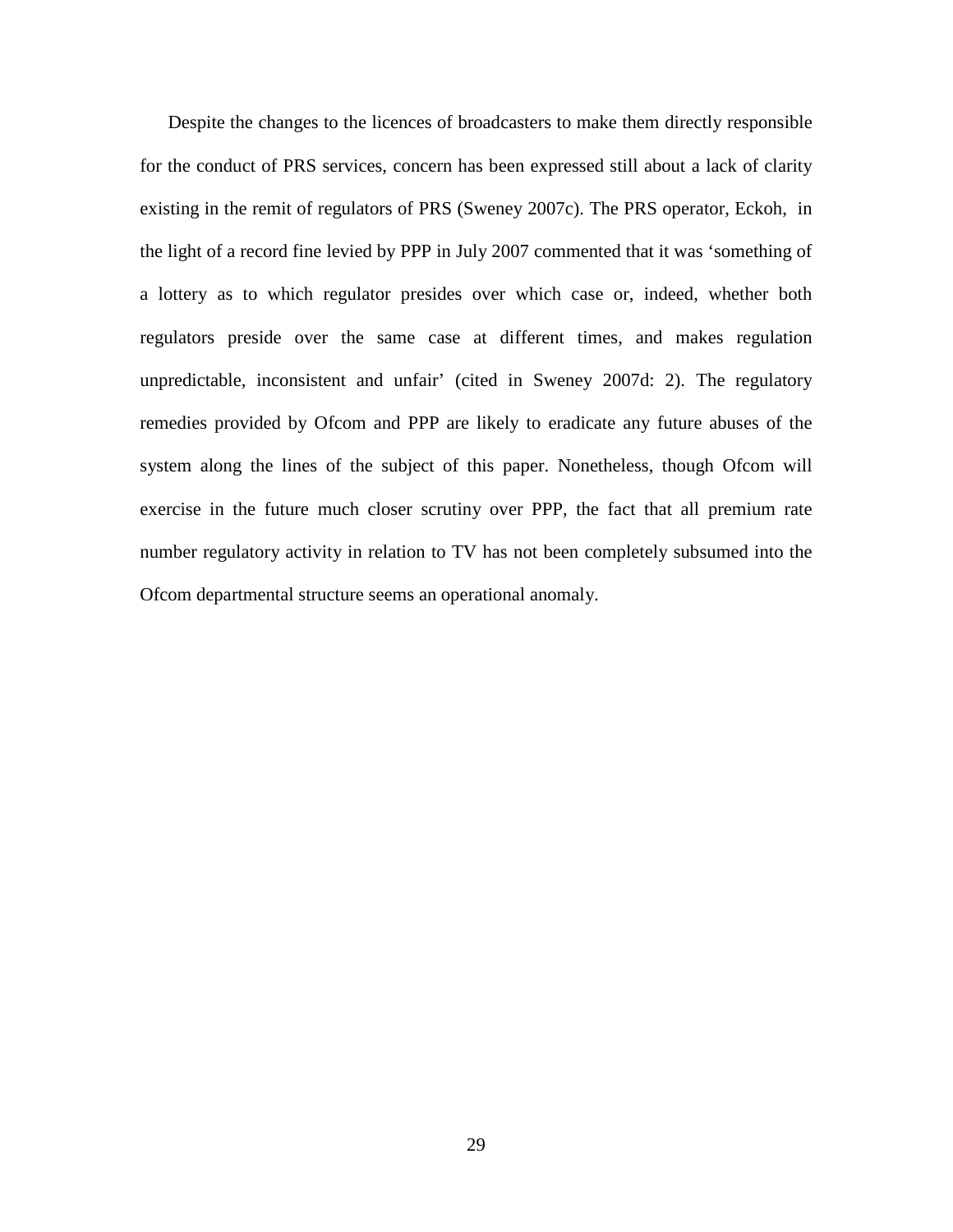## Notes.

- 1. The draft licensing variation for broadcasters as well third party audit for broadcasters using PRS in programming were proposed in a July 2007 Consultation document (Ofcom 2007).
- *2.* These referred to procedures for treating audience responses, management of excess peak PRS traffic, line closure, winner selection, systems back up and clear contractual arrangements (PPP 2007: [www.phonepayplus.org.uk/pdfs\\_news/Statement\\_on\\_Participation\\_TV.pdf\)](http://www.phonepayplus.org.uk/pdfs_news/Statement_on_Participation_TV.pdf). Importantly, broadcasters must also verify that any PRS provider they contract with has received prior permission status from PPP.
- *3.* Channel Five (June 26, 2007: £300,000 fine for faking winners of phone in quiz on *Brainteaser*); GMTV (26 September 2007: £2million fine for phone competitions entrants had no chance of winning); Channel 4 (20 December 2007: £1.5 million for misconduct related to the shows *Richard and Judy* and *Deal or No Deal*); ITV (8 May 2008: £5.675 million for misconduct related to abuse of premium rate phone lines related to a range of shows)
- 4. 6 July 2007 Eckoh (£150,000); 9 August 2007 iTouch (£30,000)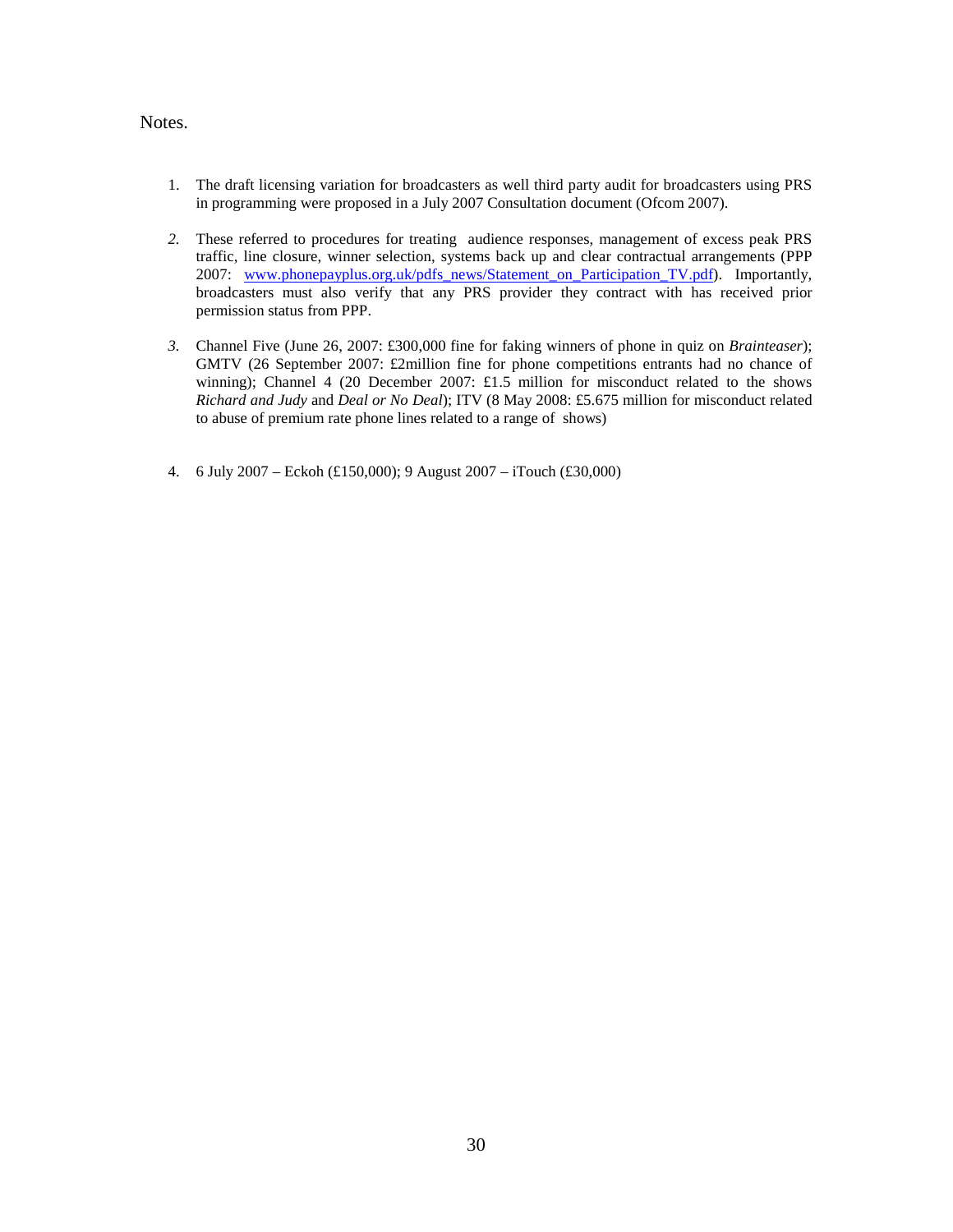## REFERENCES

Ayre, R. (2007) 'Report of an Inquiry into television broadcasters' use of premium rate telephone services in programmes'. Available at: [http://www.ofcom.org.uk/tv/ifi/prsinquiry/ayrereport](http://www.ofcom.org.uk/tv/ifi/prsinquiry/ayrereport/)

Bell, E. (2007) 'Two watchdogs, one issue, but no sign of a big stick' *The Guardian*, 12 March

Brook S. (2007) 'GMTV phone firm fined £250k', *The Guardian*, 24 September.

Byrne, C. (2007) 'Channel 4 fined £1.5m over phone-in scandal', *The Independent*, 21 December.

Byrne, C. (2008) 'BBC failed to pass on money pledged to charity', *The Independent*, 10 May.

Christou, G. and S. Simpson (2007) *The New Electronic Economy – European Governance Strategies in a Globalising Economy,* Cheltenham, UK and Northampton, US: Edward Elgar.

Curran, J. and J. Seaton (2003) *Power Without Responsibility*, London: Routledge.

Doyle, G. and D. Vick (2005) 'The Communications Act 2003: A New Regulatory Framework in the UK', *Convergence*, 11(3), 75-94.

Edgecliffe-Johnson, A. (2007a) 'Phone scandal hits ITV for £18m' *Financial Times*, 18 October.

Edgecliffe-Johnson, A. (2007b) 'Ofcom rethinks premium-rate rules' *Financial Times*, 19 July.

Fenton, B. (2008b) 'BBC to pay record fine for bogus viewer competitions', *Financial Times,* 31 July.

Fenton, B. (2008) 'BBC kept charity phone-in donations', *Financial Times,* 10 May

Gibson, J. (2007b) 'We must stop TV companies ringing up the profits', *The Guardian*, 26 February

Gibson, O. (2007) 'Broadcasters look for safeguards to restore premium rate shows' *The Guardian*, 8 March

Grande, C. (2004) 'Ofcom offers a clear view of public service' *Financial Times*, 26 April.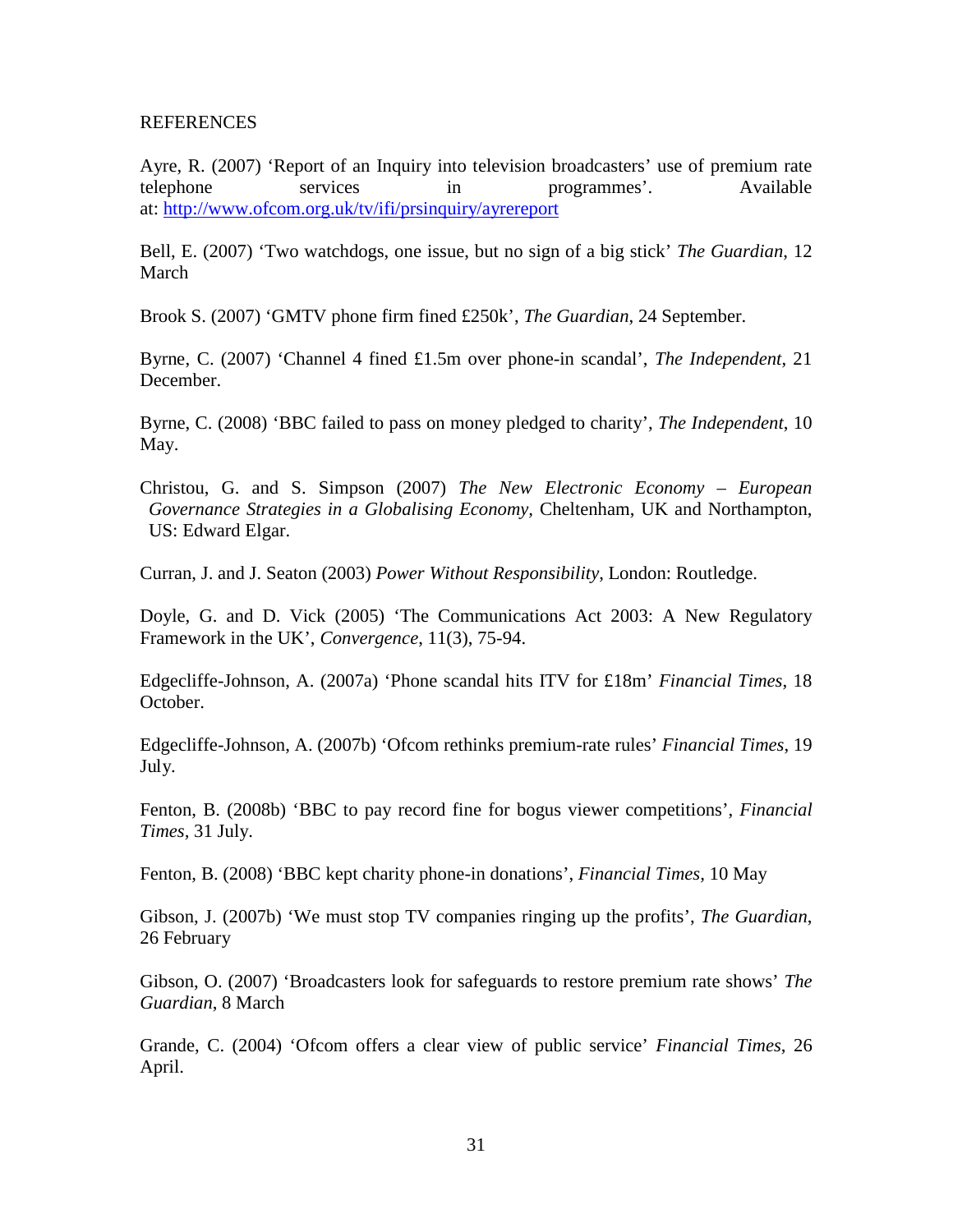Gibson, O. (2008) 'Broadcasters face spot checks on phone lines' *The Guardian*, 20 February.

Gibson, O. (2007d) 'BBC pays £50,000 in first ever fine after Blue Peter competition deceived viewers' *The Guardian* 10 July.

Gibson, O. and R. Wray (2007) 'ITV faces £70m fine after viewers cheated out of millions on premium phone-ins' *The Guardian*, 19 October.

Gibson, O. (2007c) 'Breakfast television chief resigns in premium-rate phone quiz scandal' *The Guardian*, 26 July.

Gibson, O. and L. Holmwood (2007) 'GMTV insists it knew nothing about £40m phone quiz "scam"' *The Guardian*, 24 April.

Holmwood, L. (2007a) 'Premium-rate phoneline scandal reaches BBC', *The Guardian*, 26 February

Holmwood, L. (2007b) 'Regulator proposes new call-TV rules', *The Guardian*, 29 January

Holmwood, L. (2007) 'Revenues tumble at ITV phone-in firm' *The Guardian* 17 December

Humphreys, P. and S. Simpson (2008) 'Globalization, the 'Competition' State and the Rise of the 'Regulatory' State in European Telecommunications', *Journal of Common Market Studies*, 46(4), 849-74.

ICSTIS and Ofcom (2005) 'Memorandum of understanding between the office of communications (Ofcom) and the Independent Committee for the Supervision of Standards in Telephone Information Services' August 2005.

Immergut, E. M. (1998), 'The theoretical core of the new institutionalism', *Politics and Society*, **26** (1), pp. 5-34.

Levy, D. (1999), *Europe's Digital Revolution: Broadcasting Regulation, the EU and the Nation State*, London and New York: Routledge.

Morris, S. (2007) 'You say, who pays? Richard and Judy show faces inquiry over teatime quiz', *The Guardian*, 19 February

Ofcom (2006) 'Participation TV: how should it be regulated?' Preconsultation issues paper, 15 December.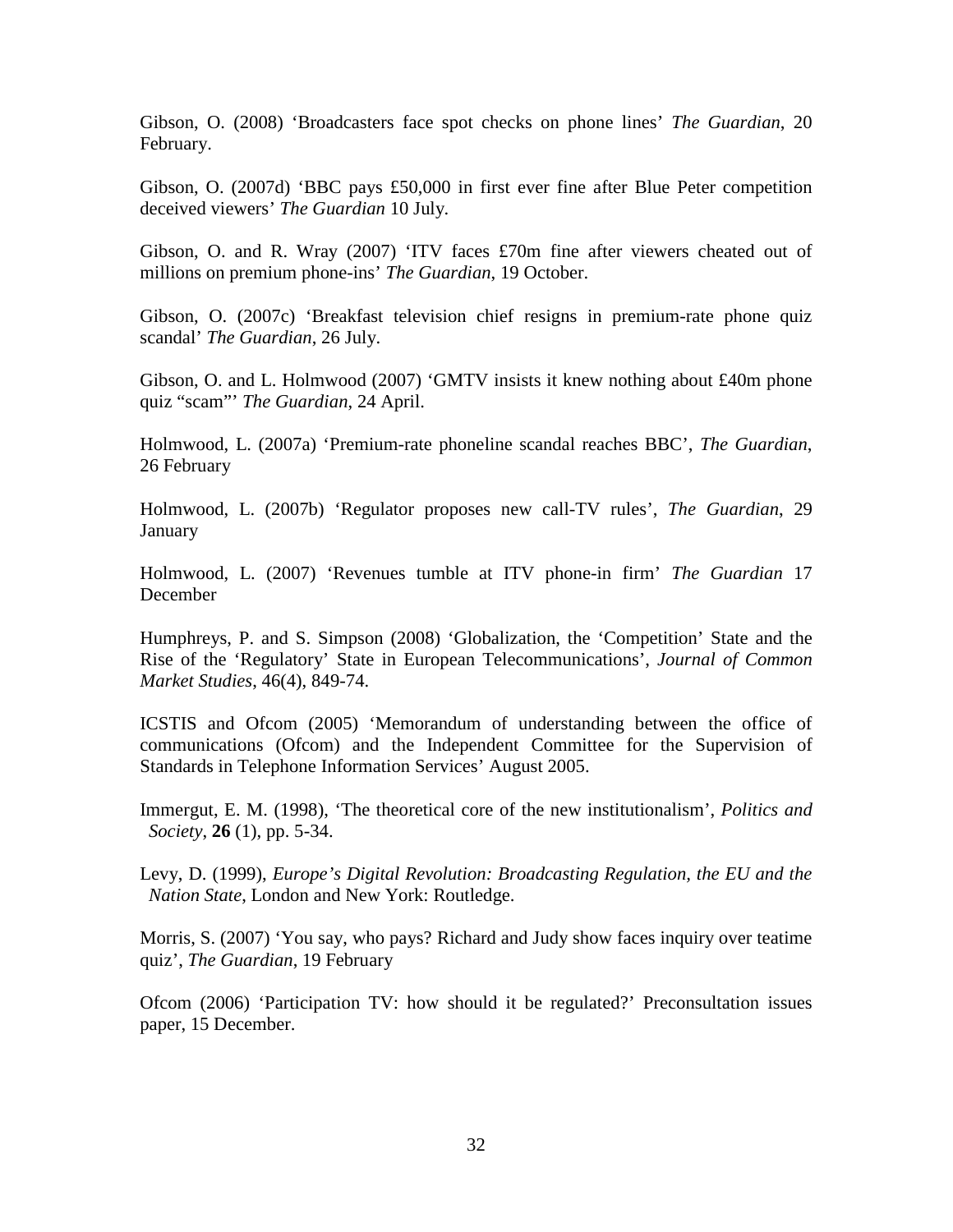Ofcom (2007) 'Participation TV: protecting viewers and consumers, and keeping advertising separate from editorial. A consultation paper examining how Participation TV should be regulated', Ofcom, 24 July.

Ofcom (2007) 'Trust in broadcasting and use of PRS', Letter from Ed Richards to James Purnell, Secretary of State for Culture, Media and Sport, 19 December. Available at: http://www.ofcom.org.

Ofcom (2008) 'Participation TV Part 1: protecting viewers and consumers. Ofcom statement on consumer protection measures for viewers participating in programmes' Ofcom, 19 February.

Ofcom (2008) 'Approval of amendments to the PhonepayPlus Code of Practice', Ofcom, 28 March.

Oftel (2001) 'The best deal for consumers – a guide to Oftel and its work' Oftel, Crown copyright 2001.

Negrine, R. (1994) *Politics and the Mass Media in Britain*, London: Routledge.

Parker, A. (2006) 'The regulator of premium rate telephone numbers is to change its "bloody awful name" because the existing one sounds like "some nasty urinary disease" according to the head of the watchdog', *Financial Times*, 27 November

Parker, A. (2007) 'Police may probe ITV phone scam', *Financial Times*, 19 October

PhonepayPlus (2008) 'New regulation for broadcast premium rate service providers' Media Release, 19 February.

Robinson J. (2007) 'The soul-searching begins as TV's "dons" hold a crisis summit' *The Observer*, 21 October.

Sweney, M. (2007c) 'Will Ayre's recommendations do the trick?' *The Guardian* 18 July

Sweney, M. (2007) 'Will Ayre's recommendations do the trick?' *The Guardian*, 18 July.

Sweney, M. (2007d) '"We're the scapegoat", says Eckoh', *The Guardian*, 6 July.

Sweney, M. (2007a) 'GMTV hit with £2m phone-in fine', *The Guardian*, 26 September.

Sweney, M. and L. Holmwood (2008) 'BBC fined record £400,000 by Ofcom', *The Guardian*, 30 July.

Sweney, M. (2007b) 'Ofcom takes reins at PhonepayPlus' *The Guardian*, 5 December.